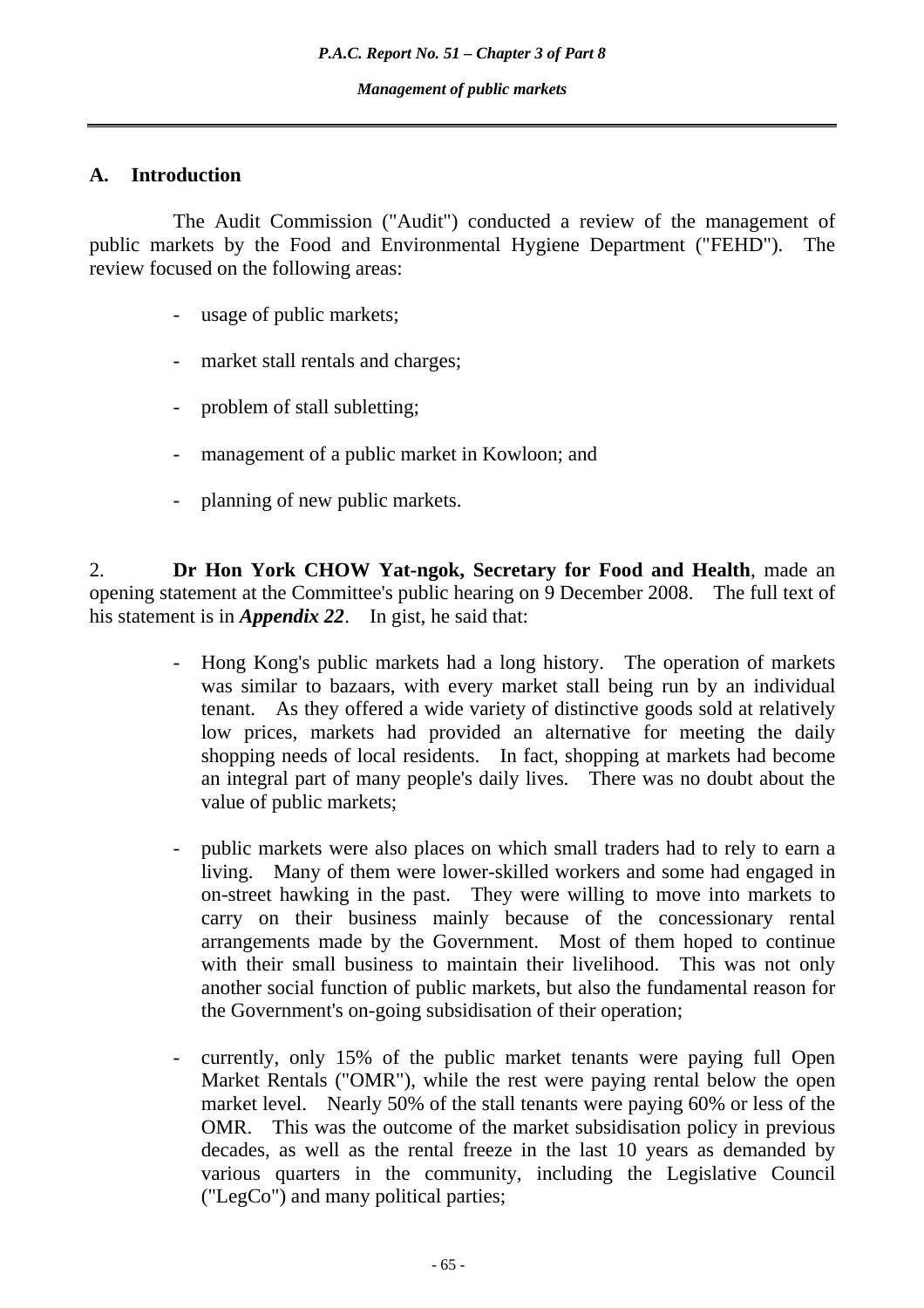*P.A.C. Report No. 51 – Chapter 3 of Part 8 Management of public markets* 

- if all stall tenants were asked to pay the OMR, the overall market operation could certainly achieve fiscal balance without showing any deficit as pointed out in the Audit Report. However, this would mean that the stall tenants would have to pay an additional \$1,700 on average for monthly rental, and as many as over 9,700 tenants would be affected. For those tenants who were former on-street hawkers and currently paying concessionary rental, the rate of increase would be even greater. Therefore, the core question was whether the Government should charge stall tenants the OMR and, if yes, at what pace;
- speaking solely from the Government's financial perspective, the Government certainly hoped to reduce substantially the level of subsidisation in market management or even to achieve fiscal balance. However, in order to reduce government subsidy, changes would have to be made to the long-standing policy of subsidisation. Questions which warranted an in-depth study by the Public Accounts Committee and various sectors in the community included: whether stall tenants were prepared to accept the substantial increase in rental; whether the rental increase would make business difficult for them; whether it would aggravate the stall vacancy situation; whether it would push up prices in markets and jeopardise public interests in the end; and in view of the current economic downturn, whether it was still advisable for the Government to implement rental adjustments as soon as possible; and
- on 3 December 2008, the LegCo passed a motion urging the Administration to reduce the rent of public markets by half for one year. This precisely reflected the difference in the expectations of the LegCo and the public about market rental policy. Therefore, the Administration must hold detailed discussions with stakeholders before implementing the recommendation in the Audit Report to devise a "suitable and aligned rental adjustment mechanism".

#### **B. Usage of public markets**

3. The Committee noted that the current review on the public markets managed by the FEHD was a follow-up to the review conducted by Audit in 2003. In Audit Report No. 41 (October 2003), Audit already pointed out that many market stalls were vacant or non-trading, and large operating deficits were incurred at some public markets. The Committee had examined the subject and made conclusions and recommendations in its Report No. 41 (February 2004). It appeared to the Committee that with a lapse of five years since the last audit review, the Food and Health Bureau ("FHB") and the FEHD had made little progress in resolving the above problems, which still persisted at some markets. As revealed in paragraph 2.15(c) of the Audit Report, as of June 2008, 34 of the 104 public markets had a stall vacancy rate of 30% or above, of which 11 had a vacancy rate of 50% or above. The Committee therefore enquired about: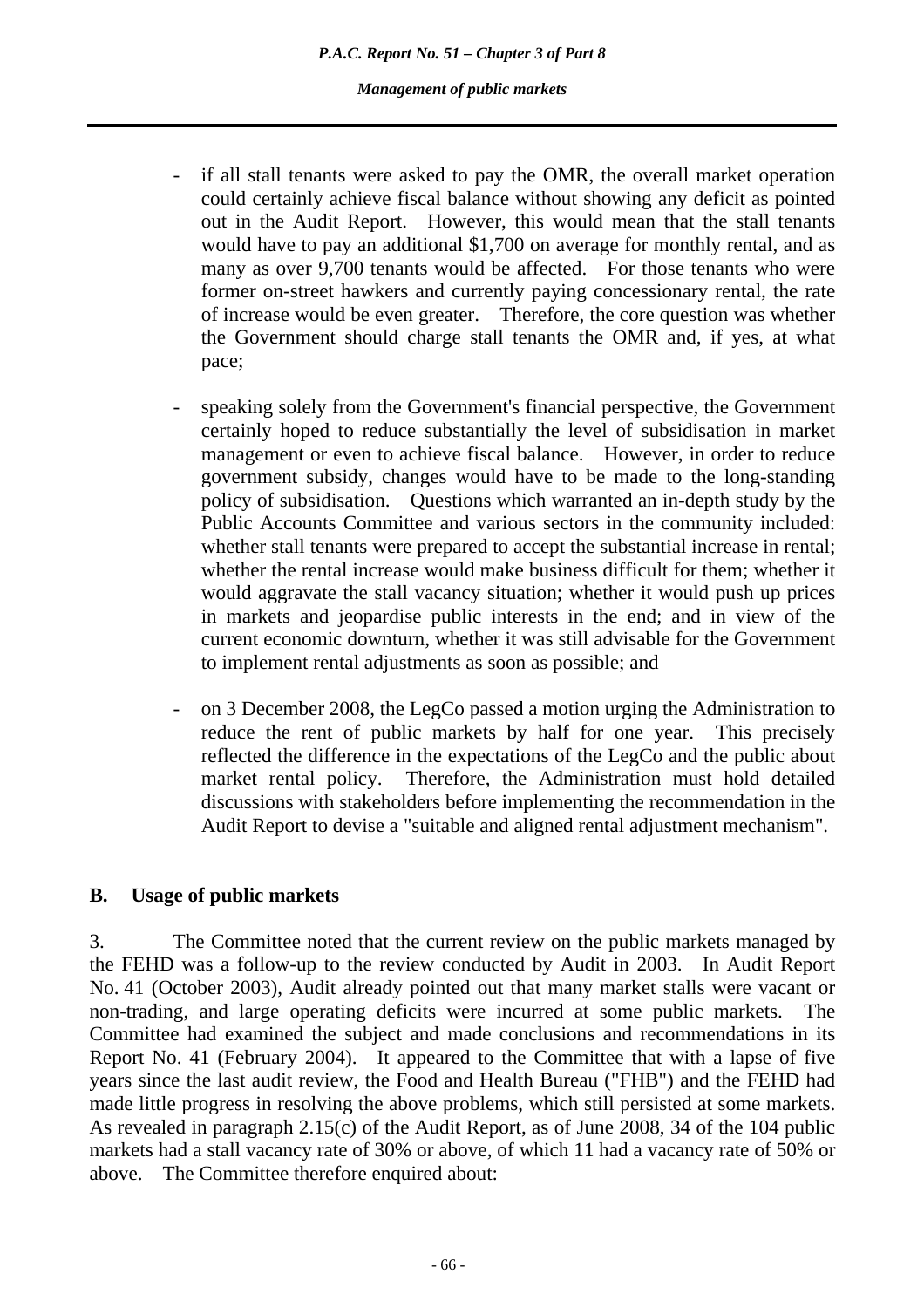- the details of the actions that had been taken by the Administration since February 2004 to follow up the recommendations made by Audit and the Committee; and
- the reason why the actions taken by the Administration did not appear to be effective.

# 4. **Mr CHEUK Wing-hing, Director of Food and Environmental Hygiene**, responded that:

- the Administration had actively followed up Audit's recommendations since the last audit review. The FEHD had conducted a review in respect of public markets with a high vacancy rate and non-trading stalls, and taken measures to address such problems. The measures included maintaining flexibility in determining and changing the trade of individual stalls, merging small stalls to form larger ones, lowering the upset auction prices of long-standing vacant stalls in selected markets to attract potential bidders, and tightening tenancy condition so that a tenant shall not cease or suspend business at the stall for seven days or more in a calendar month without the prior written consent of the FEHD;
- the FEHD had also implemented other measures to improve the facilities and viability of public markets, such as market improvement works, promotional activities and maintaining a high standard of cleanliness in markets;
- the Administration had conducted a comprehensive review of public markets with a view to ascertaining whether any of the markets should be closed down. The Administration reported the result of the review to the Panel on Food Safety and Environmental Hygiene of the LegCo ("LegCo Panel") in May and November 2008 respectively; and
- despite the efforts made by the FEHD, it was noted that the overall vacancy rate had remained stable at around 23% to 24% in recent years. This reflected that there might be an over-provision of market stalls as a result of the diminished need to resite hawkers, and increasing competition from other retail outlets such as supermarkets and fresh provision shops.

5. The **Secretary for Food and Health** also provided, vide his letter of 11 December 2008 in *Appendix 23*, further information on the follow-up actions taken by the Administration since February 2004.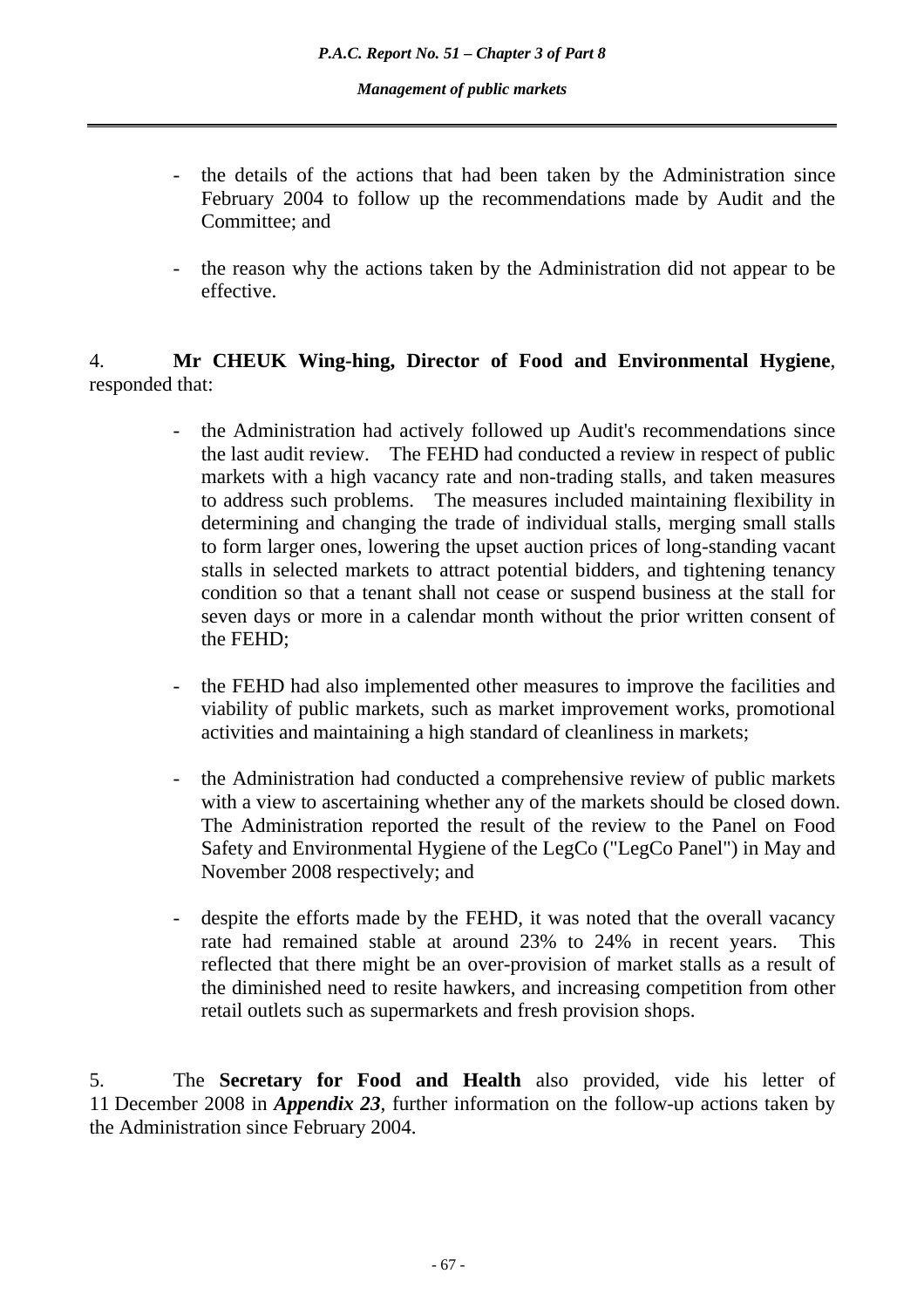*P.A.C. Report No. 51 – Chapter 3 of Part 8* 

*Management of public markets* 

6. The Committee noted from the opening statement made by the Secretary for Food and Health that the core question for the Administration was whether it should charge stall tenants the OMR and, if so, at what pace. It appeared to the Committee that the Administration had mainly focused on the financial perspective in addressing the problems in managing public markets. The Committee sought further clarification regarding the government policy on the positioning, functions and subsidisation of public markets.

# 7. In response, the **Secretary for Food and Health** stated that:

- from the financial perspective, the Administration certainly wished to achieve cost recovery in the operation of public markets. While it was necessary to review the level of subsidisation on public markets, it was also important to consider other associated questions mentioned in his speech. Public markets were not just provided as a public service to the community. They should also be examined from a commercial perspective in order to maintain their competitiveness and viability. Public markets also provided business opportunities for small traders and people with less skills to earn a living. As such, the Administration should provide a certain level of subsidisation on markets. In view of the complexity of the problems, the Administration had to carefully review the positioning and functions of public markets before formulating a policy on the future development of markets;
- the Administration would conduct market surveys from a commercial perspective in the first six months of 2009 to gauge the views of market patrons and stall tenants. Information on the background of stall tenants, patrons' opinions on the value of markets, and suggestions to improve market vitality and attractiveness, etc, would be gathered. Having regard to the result of the surveys, the Administration would formulate its policy on the subsidisation of public markets; and
- historical reasons had led to the present-day problems of public markets. Such old yet ever-changing problems could not be easily resolved within a short time. Nevertheless, the Administration was determined to tackle these issues to improve the management of public markets.

<sup>8.</sup> According to paragraph 2.2 of the Audit Report, in addition to land and building costs, public markets cost the Government some \$500 million a year to operate. In 2007-2008, the FEHD incurred a deficit of \$160 million in operating the public markets. According to the FEHD's records, 84 (81%) public markets were run at a deficit in 2006-2007, with 11 markets having operating deficits of over \$5 million a year. The Committee enquired about the formula for calculating the "operating deficit" of public markets.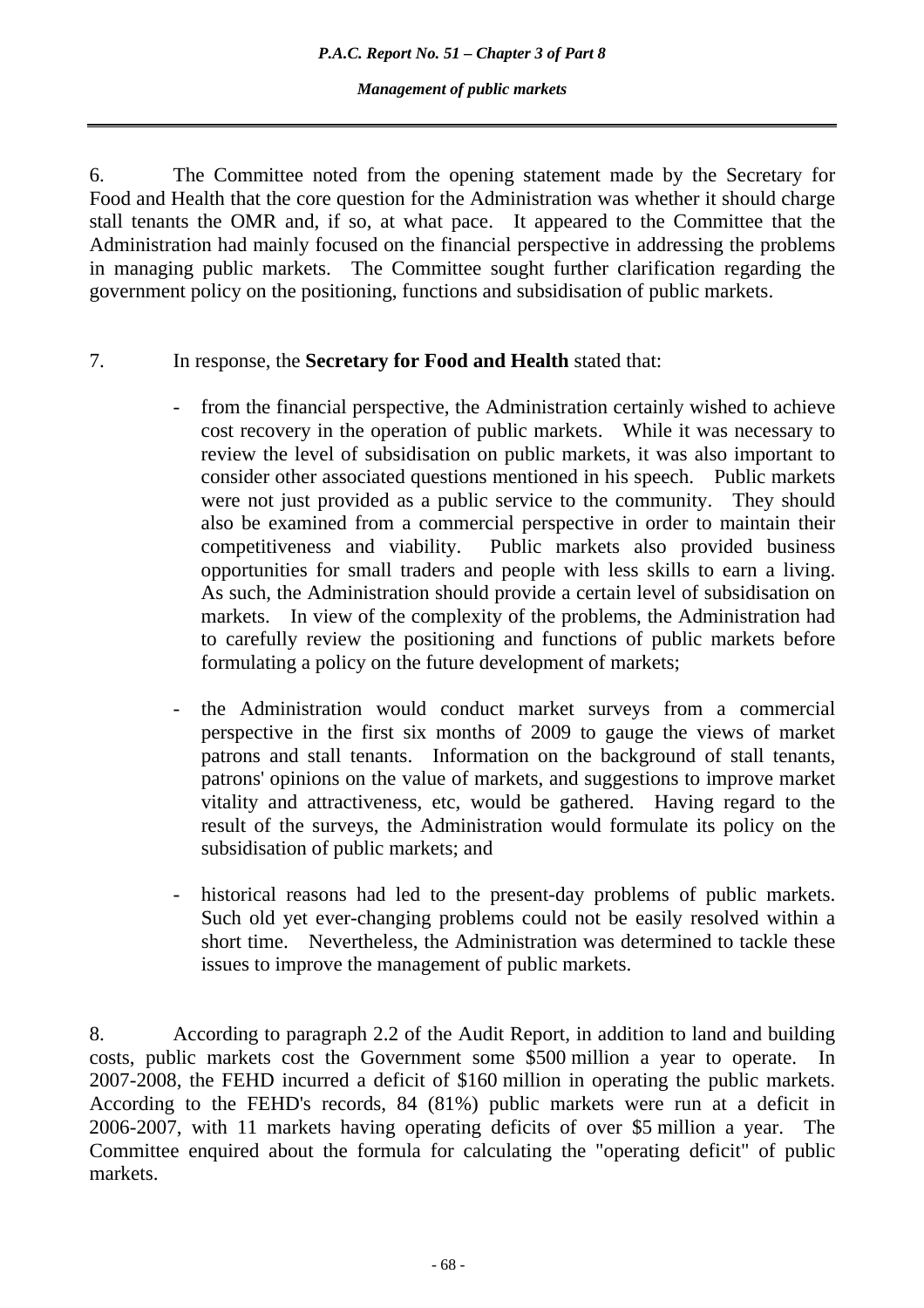9. The **Secretary for Food and Health** stated in his letter of 15 December 2008 in *Appendix 24* that the operating deficits of individual markets in 2006-2007 as set out in the Audit Report were calculated by deducting rental income from the operating costs, including staff cost (e.g. emolument and pension), departmental expenditure (e.g. market cleansing and security fees, electricity tariff and maintenance fee of electrical and mechanical equipment), administration overhead cost and cost of services provided by other departments (e.g. the property maintenance fee charged by the Architectural Services Department and water charges).

10. According to paragraphs 2.4 and 2.6 of the Audit Report, Audit had identified, among a sample of 25 public markets, seven less vibrant markets. In respect of the Shau Kei Wan Market, Tsuen King Circuit Market and Plover Cove Road Market, the Committee asked:

- when and how the FEHD became aware of the viability problems of these markets; and
- about the measures that had been/would be taken by the FEHD to improve their vibrancy, and the effectiveness of the measures.

# 11. The **Secretary for Food and Health** replied in his letter of 15 December 2008 that:

- the FEHD conducted monthly surveys on the vacancy rate, the types of the stalls rented out and the number of vacant stalls of all public markets in the territory. For example, the number of vacant stalls at the Tsuen King Circuit Market had increased from 55 stalls in 2000 to 127 stalls recently;
- the FEHD had taken/would take the following measures in respect of the three markets:

# *Tsuen King Circuit Market*

- stalls in the Tsuen King Circuit Market were located on the ground floor and first floor respectively. The FEHD was aware that the vacancy rate on the first floor was higher. As such, the FEHD discussed with the tenants the market improvement plan through the Market Management Consultation Committee ("MMCC") in June 2005. Tenants put forward a market stall re-arrangement plan. However, the plan was not implemented as the tenants had different views on the ex-gratia payment arrangement. In July 2008, the FEHD put forward a new stall re-arrangement plan for the tenants' consideration, suggesting the relocation of tenants on the first floor to the ground floor and using the vacant first floor for other uses. Preliminarily,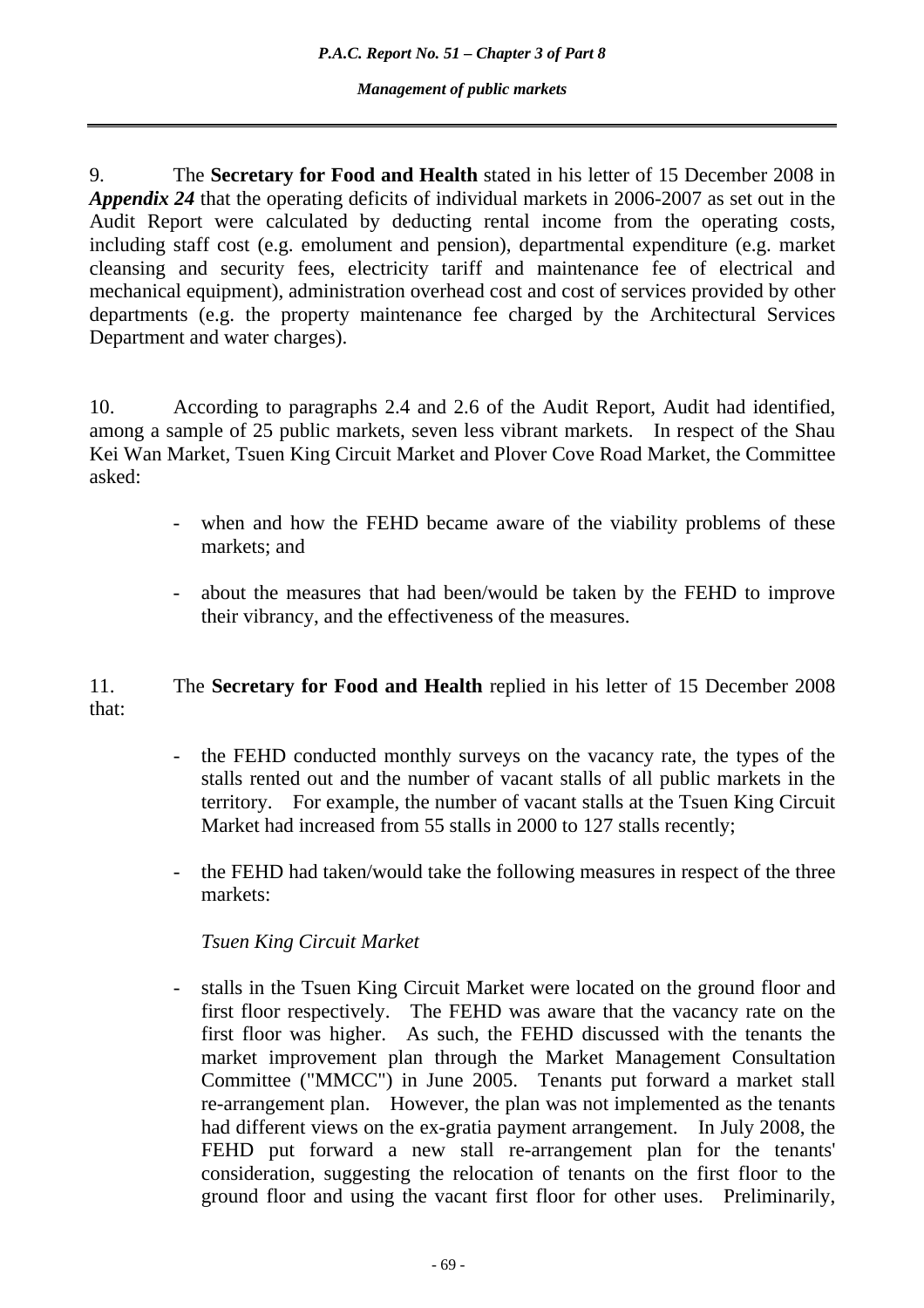the tenants reacted actively. The FEHD was discussing with the tenants the detailed arrangements. Besides, the FEHD had organised festive decorations and game activities in the market for the past two years;

the occupancy rates for the Tsuen King Circuit Market were 48% and 47% in November 2006 and in recent period respectively;

# *Plover Cove Road Market*

- with the consent of the MMCC, the FEHD had changed the use of two vacant stalls into selling Chinese herbal medicine and providing Chinese medicine services in December 2006. Since this market was located next to a residential area, the FEHD examined with the MMCC and the tenants in August 2008 a plan to make use of some vacant stalls for the service trades such as real estate companies. The recommendation was supported by the tenants. The FEHD would keep contact with the trade and follow up the recommendation. Besides, the market underwent general improvement works from 2005 to 2007 at a cost of \$7 million. The occupancy rate had improved by 8% after completion of the works. In the past two year, the market had organised promotional activities such as festive decorations, health exhibitions, food therapy workshops and games, etc;
- the occupancy rate of the Plover Cove Road Market had increased from 50% in November 2006 to 70% recently; and

*Shau Kei Wan Market* 

the occupancy rate of the Shau Kei Wan Market had little change in the past two years, dropping slightly from 64% in November 2006 to 62% recently. The market tenants had not been operating actively in the market. In November 2008, the FEHD discussed with the MMCC options to improve the market, including tenants' suggestion to change the specified uses of individual stalls, so as to increase the variety of products sold. The FEHD would also step up identification of non-trading stalls, take enforcement actions to encourage the tenants to re-open, and consider terminating the tenancies of stalls which were continuously out of business. In addition, the fire safety installations of this market had been upgraded at a cost of \$1.5 million. In the past two years, festive decorations and exhibitions were mounted at this market.

12. The Committee further asked how the FEHD obtained feedback from market patrons to assess whether the market service provided could meet the needs of the community, and whether the FEHD had regularly reported the vacancy situation to the FHB as well as the directions given by the FHB.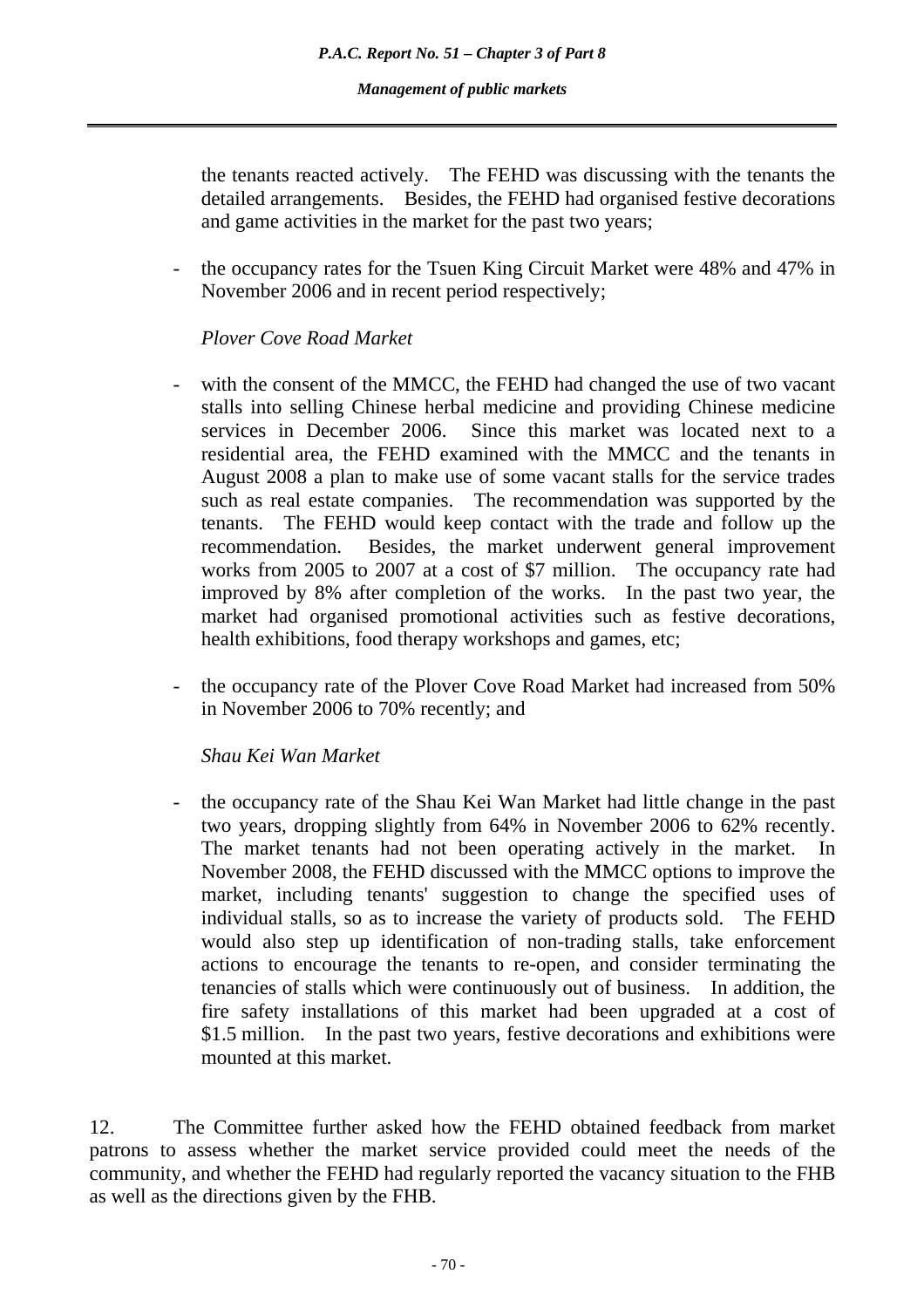# 13. The **Secretary for Food and Health** and the **Director of Food and Environmental Hygiene** said that:

- the vacancy rate of a market would reflect whether a market could meet the needs of the community. The FEHD held meetings with the MMCC, traders' representatives and the District Councils ("DCs") concerned from time to time to discuss any issues concerning public markets. The FEHD would also convene a meeting in 2009 to invite members of the relevant committees under various DCs to discuss ways to improve the operation of public markets. Further, the FEHD planned to conduct surveys in 2009 to collect information on the patrons' views on whether a market could meet their needs; and
- the FHB discussed with the FEHD issues concerning public markets at least once or twice a year, and the vacancy rate of markets was always examined. In 2008, the Administration also reported to the LegCo Panel the policy on provision of public markets. However, the FHB agreed that many other issues, such as the level of subsidisation on markets, the value of existence of specific markets, and the introduction of commercial operations in public markets should be further reviewed. It was hoped that after completing the market surveys by June 2009, the Administration could make recommendations in respect of the above.

14. The Committee noted that the FEHD had been organising promotional activities in the past few years as a means to improve market viability. Yet, the problem of high vacancy rates and low patronage still persisted at some markets. The Committee enquired about the details of the measures that had been taken to promote public markets and their effectiveness.

15. The **Secretary for Food and Health** stated in his letter of 15 December 2008 that:

> - the FEHD organised promotional activities for its public markets every year. In 2007-2008, the FEHD spent about \$3.2 million on these activities. The promotional activities were mainly organised around some traditional festivals to attract patrons. During the four major festivals over the past year, i.e. Tuen Ng Festival, Mid-Autumn Festival, Christmas and Chinese New Year, the FEHD organised market promotional activities such as festive decorations, cooking demonstrations, souvenir giving and lucky draws in almost 60 markets. In addition, two workshops promoting vegetarian cooking, three exhibitions about hygiene and health, one territory-wide quiz and three shopping reward activities for refurbished markets were organised. Besides, the FEHD also organised similar festive activities through the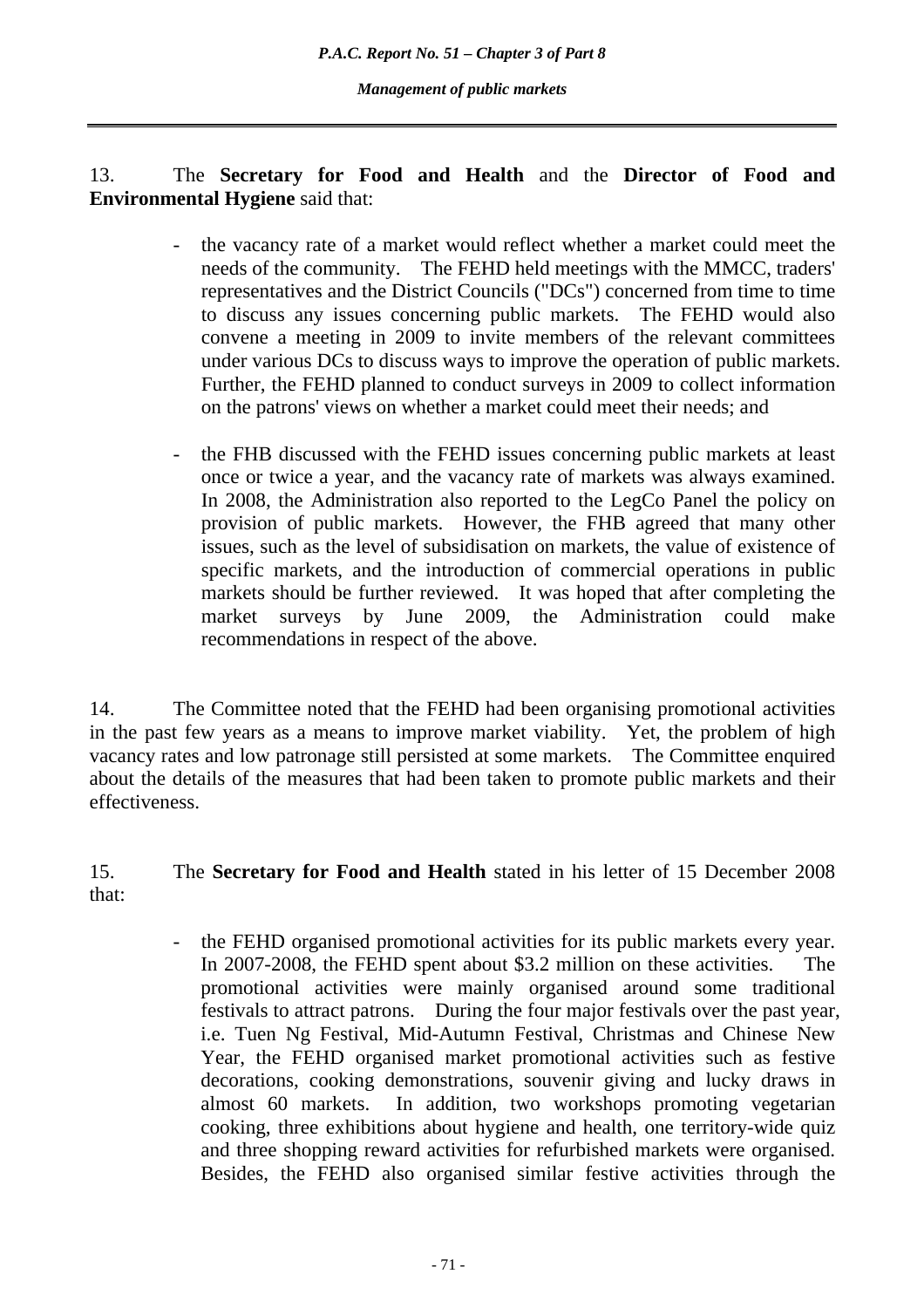contractors for the markets whose management had been outsourced so as to attract patrons;

- in 2008, in view of the commissioning of service of two new markets, i.e. the Wan Chai Market and the Aldrich Bay Market, the FEHD widely promoted their openings to the residents in the districts, including distributing handbills in the main residential areas in the districts, putting up posters and promotional banners on footbridges, public light buses, bus stops and outside of the markets. Directional signs would also be installed at the relevant MTR station exits to facilitate patrons from other districts to go to the market. Details of the market promotion activities in 2007-2008 and those for the two newly commissioned markets were set out in *Annex A to Appendix 24*;
- the FEHD conducted opinion surveys after every promotional activity. The results showed that on average 94% or above of the participants were satisfied or very satisfied with the activities, while 93% of the participants supported the organisation of similar activities; and
- the FEHD would continue to organise promotional activities so as to encourage the public to shop in public markets. In organising promotional activities in the coming year, the FEHD would explore ways to enhance market tenants' participation and their sense of involvement, with a view to promoting their sense of belonging to the public markets.

16. According to paragraphs 2.8 and 2.9(c) of the Audit Report, the FEHD proposed to adopt the criteria of "consistently high vacancy rate exceeding 60% for three consecutive years" and "with big deficits" for assessing the viability of a public market. However, the Committee noted that some less vibrant public markets, though not meeting the vacancy rate of 60%, had very low patronage and had incurred deficits. The Committee therefore asked:

- why the Administration adopted a vacancy rate of 60% as one of the criteria; and
- whether the Administration would take into account if a public market could provide active market services to the community when assessing the viability of a market.

17. The **Secretary for Food and Health** and the **Director of Food and Environmental Hygiene** said that: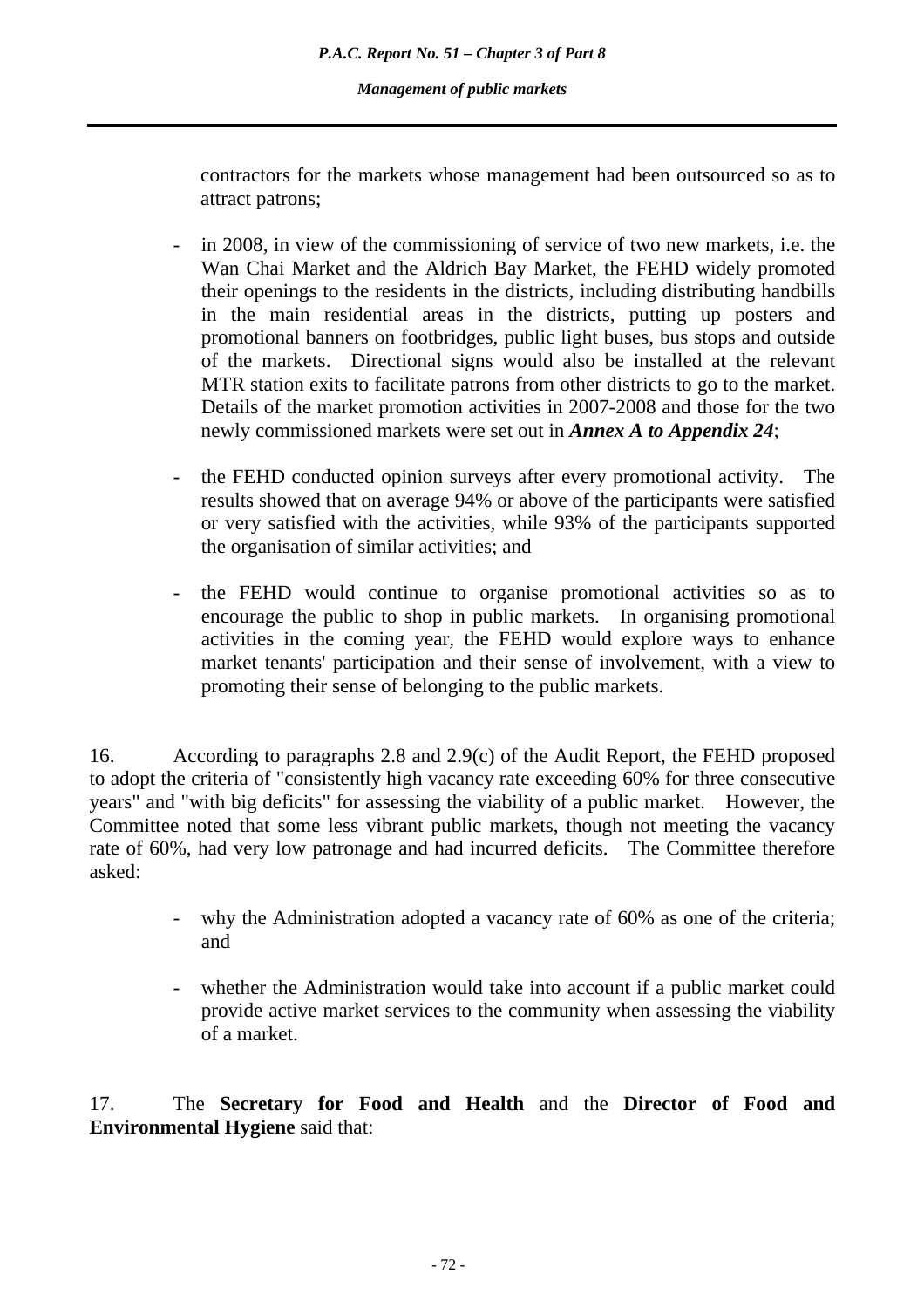- if the vacancy rate of a market was consistently up to 60% or above, it would be very difficult to attract customer flow. If the vacancy rate was below 60%, measures could still be taken to enhance the market's viability, such as by organising promotional activities or re-arranging the stall locations;
- it was estimated that if the vacancy rate used for assessing market viability was set at 40%, more than 10 markets might have to be closed down. As closure of markets was an important decision which would affect the livelihood of many market stall tenants, the Administration had to consider the implications of setting a lower vacancy rate; and
- no objection to the above criteria had been raised when they were discussed at the LegCo Panel in May 2008 and subsequently presented to the DCs for consultation. As to whether the criteria should be reviewed, the FEHD would continue to listen to the views of the LegCo and the community.

18. The Committee noted from the Administration's paper to the LegCo Panel in November 2008 that four public markets, namely the Bridges Street Market, Mong Kok Market, Kwong Choi Market and Tang Lung Chau Market, had been identified to have viability problems and might have to be closed down. The Committee enquired about the options and proposals that had been considered by the FEHD in the past three years to enhance the viability of these markets.

19. In brief, the **Secretary for Food and Health** stated in his letter of 15 December 2008 that the four markets had recorded over 60% vacancy rate for the past three consecutive years. The FEHD had discussed with the relevant DCs whether to keep the four markets. Details of the discussion on individual markets were set out under *item (g) of Appendix 24*.

20. The Committee noted that in Audit Report No. 41, Audit already raised concern over the existence of many non-trading market stalls, which was detrimental to the viability of a public market. However, the problem of non-trading stalls still persisted as identified by Audit in the current review. In response, the FEHD stated in paragraph 2.24(a) and (b) of the Audit Report that it would step up efforts in identifying non-trading stalls and take enforcement actions against them. It would also encourage the relevant tenants to reactivate their business so as to improve market vibrancy. The Committee enquired about the measures taken in identifying and reactivating non-trading stalls, and details of the enforcement actions.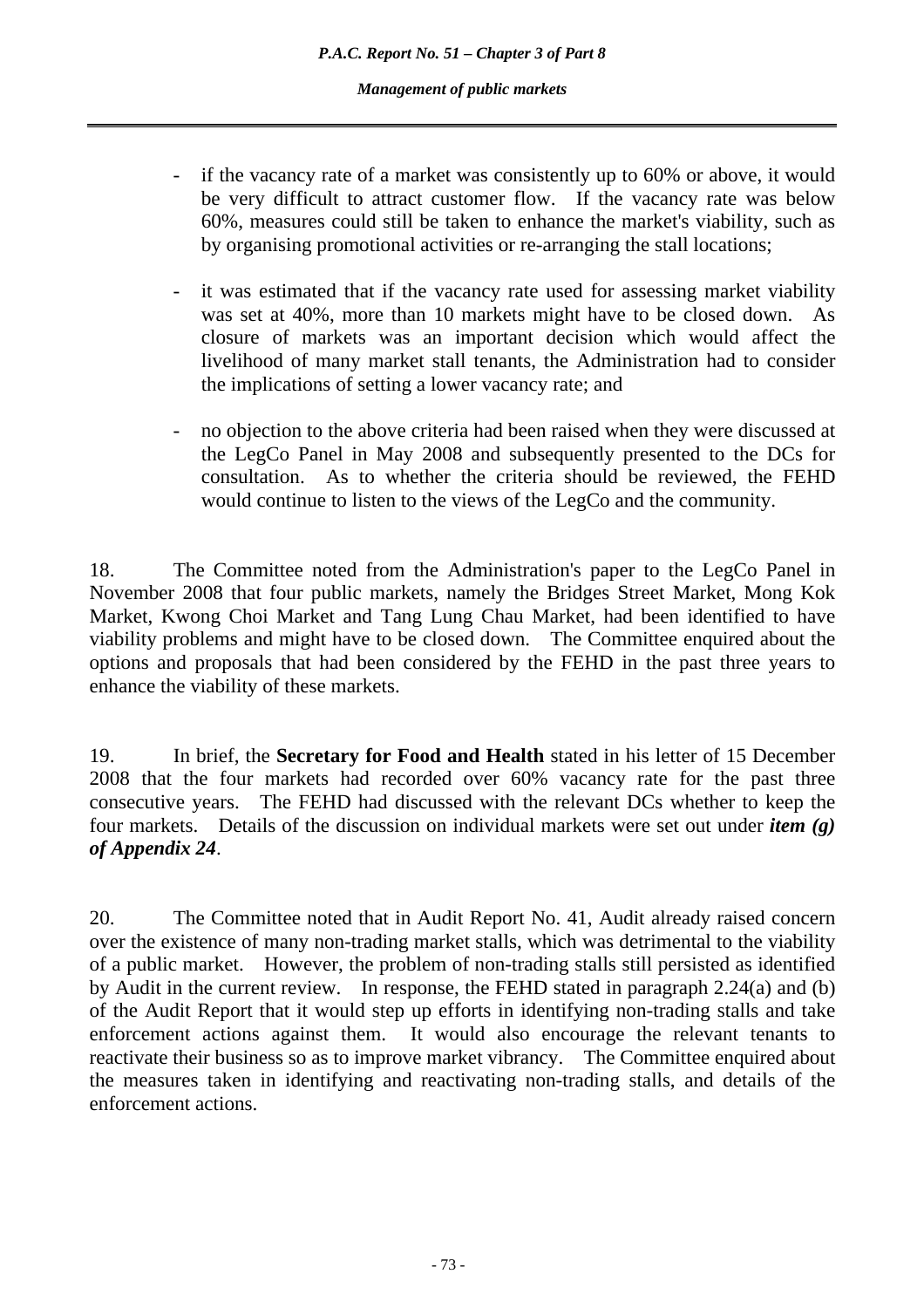# 21. The **Director of Food and Environmental Hygiene** explained that:

- the FEHD staff would strengthen inspection to identify stalls which had not been in operation for seven days or more in a month. If three warning letters had been issued to a tenant within a six-month period, the FEHD might take action to terminate the tenancy. In the past two years, the FEHD had identified 112 such non-trading cases and issued more than 50 warning letters. As a result, 58 stalls had resumed business, and more than 10 tenancy agreements had been terminated (four of which were terminated by the FEHD and the rest were terminated by the tenants themselves); and
- the FEHD would communicate with those tenants who were found to have left their stalls in a non-trading state, and encourage them to reactivate the business.

22. The Committee referred to the case of the Shau Kei Wan Market set out in Appendix B of the Audit Report. Audit observed that a few traders transported commodities from the Market to fixed-pitch hawker stalls with high patronage in the vicinity, whereas the Market itself was inactive and quiet. The Committee also noted from Appendix D that the FEHD was following up on Audit's findings to see if there was evidence of tenants holding hawker licences or conducting wholesale business. The Committee enquired:

- whether the FEHD was aware that some tenants might be using the market stalls for storage while trading their commodities on-street; and
- about the progress of the FEHD's follow-up action on these cases.

23. The **Director of Food and Environmental Hygiene** stated in his letter of 12 January 2009, in *Appendix 25*, that several market stalls appeared to have been operating for wholesale business, as pointed out in the Audit Report. The FEHD had started detailed investigations and was seeking legal advice on establishing evidence of wholesale activities at the stalls. The FEHD would take immediate action against any tenant found to have breached the tenancy agreement.

24. Paragraph 2.18 of the Audit Report reported that as at 25 September 2008, retailers for 171 (66%) of 260 live poultry stalls in the public markets had opted for the buyout package, comprising 61 retailers who surrendered their stall tenancies and 110 retailers who would continue selling chilled/frozen poultry at their stalls. The Committee asked how the Administration would deal with the stalls left vacant.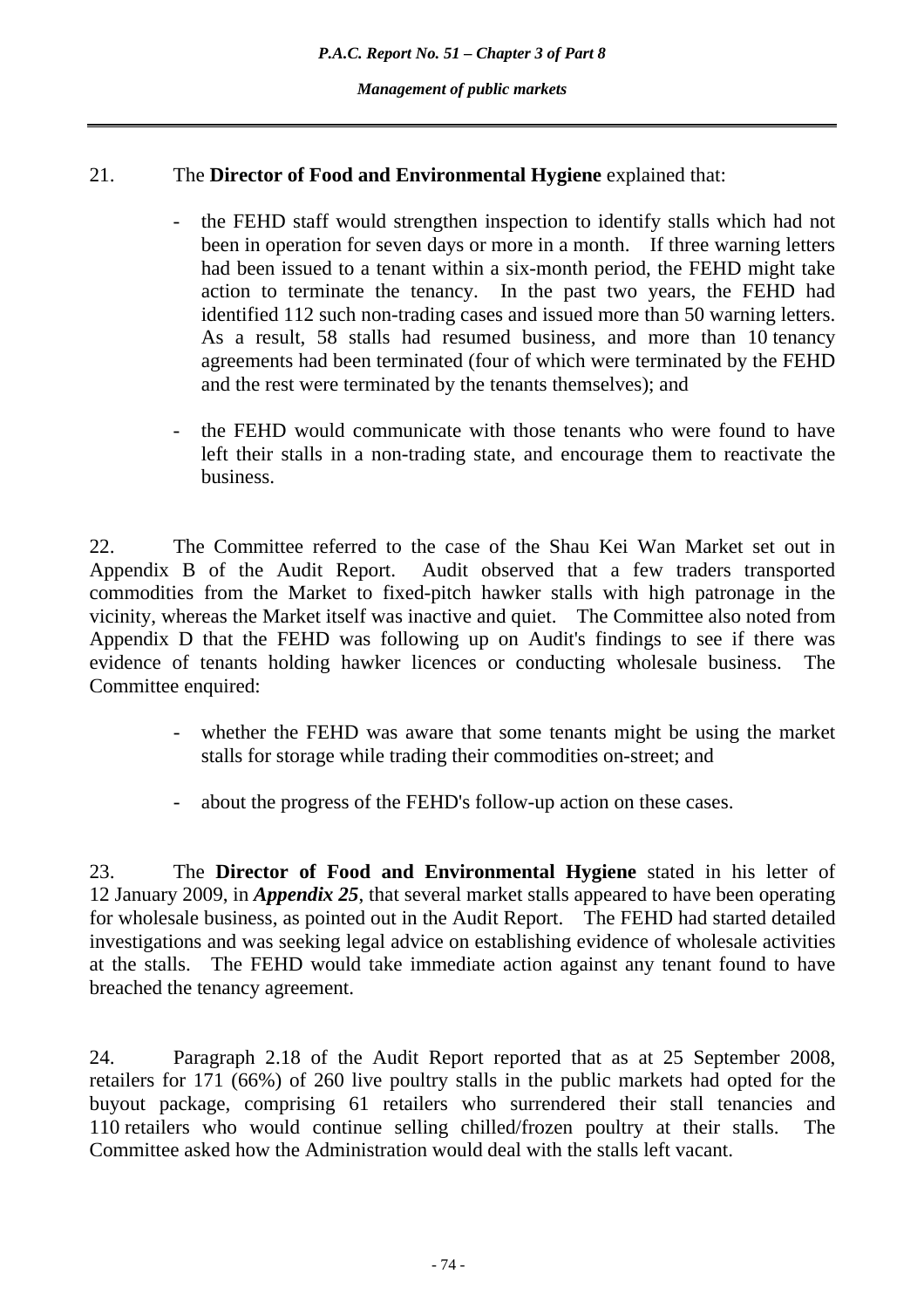#### 25. The **Secretary for Food and Health** said in his letter of 15 December 2008 that:

- after the ex-gratia payment scheme was launched in July 2008, 106 live poultry stalls in the FEHD's public markets had been transformed from selling live poultry to chilled poultry, with another 68 live poultry stalls left vacant. The FEHD was actively considering the introduction of new uses for the vacant stalls, such as selling traditional snacks, desserts, bread and pastries, etc;
- when assessing whether a stall was suitable for other uses, the FEHD would take into account, for example, the number of vacant live poultry stalls and their locations, whether there was still live poultry sold at the stalls nearby, the ventilation system and the design of the stalls, and whether such uses would compete badly with operators in the cooked food centres. The FEHD had preliminarily identified a number of markets that might be suitable for such uses, including the Luen Wo Hui Market, Yee On Street Market, Lei Yue Mun Market and Plover Cove Road Market. The next step would be to liaise with the relevant MMCC, market tenants and DCs to listen to their comments and suggestions; and
- the FEHD would also appropriately relax the terms of lease to create a business-friendly environment. For example, as the public's demand for chilled and frozen meat had increased, the FEHD allowed tenants selling fresh meat to apply for selling chilled or frozen meat. Besides, according to the information from the Planning Department, planning permit application was not required for 21 out of the 80 existing public markets if service trade was to be introduced. The FEHD was actively studying the practical arrangement.

26. The Committee noted from paragraphs 2.21 and 2.24(g) of the Audit Report that the public market policy review currently undertaken by the FHB and the FEHD covered only wet markets, with cooked food markets ("CFMs") excluded, and a separate review on CFMs would be conducted on completion of the review on wet markets. The Committee asked why the review on the provision of CFMs and wet markets had to be conducted separately instead of concurrently, and about the expected timeframe for commencing the review on CFMs.

27. The **Director of Food and Environmental Hygiene** said at the public hearing and in his letter of 24 December 2008, in *Appendix 26*, that:

> the objective of the review on the provision of public markets was to examine whether the long adopted planning standards and guidelines for the provision of public markets were still applicable. The review also aimed to formulate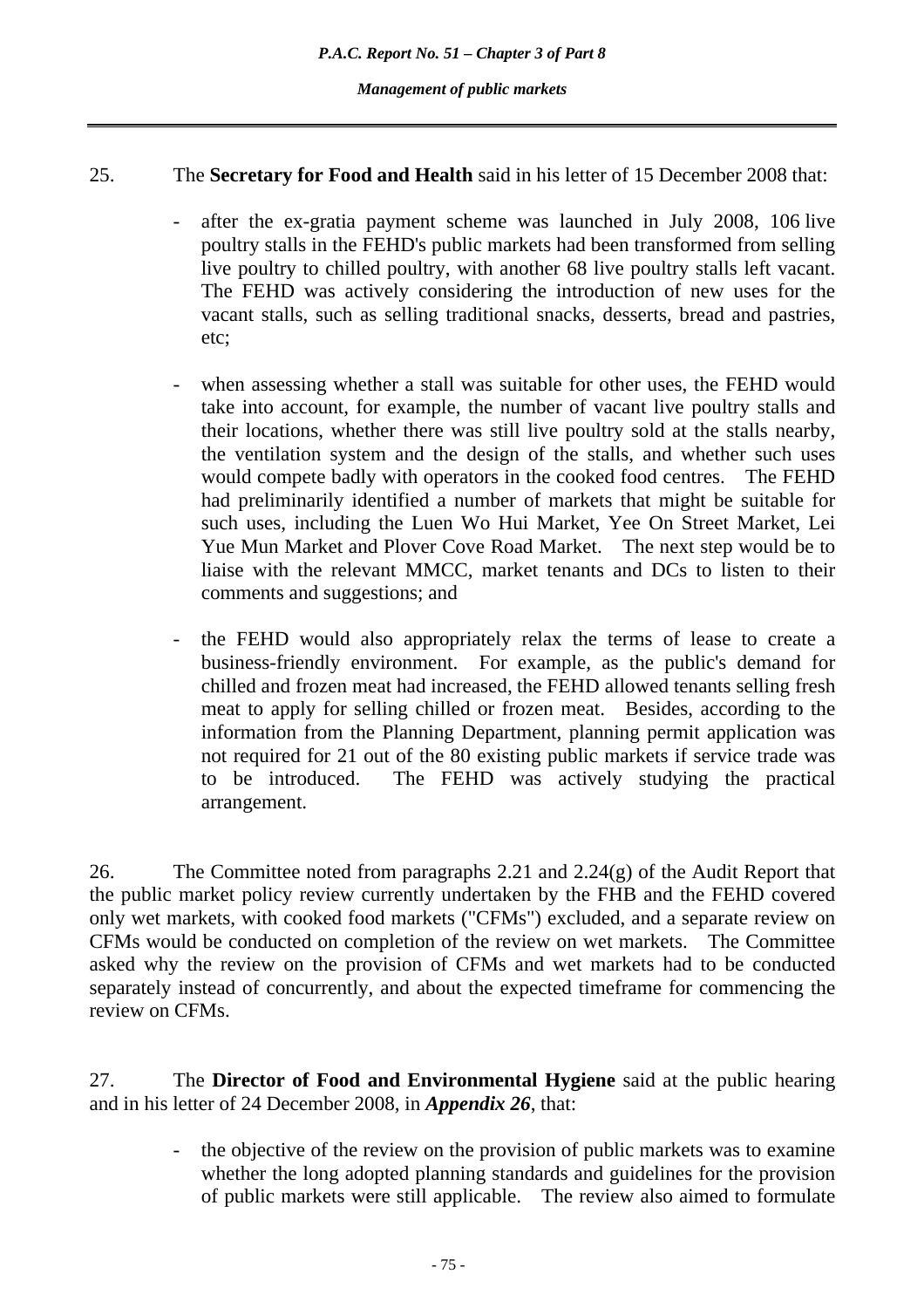guidelines for assessing public markets with viability problems, so as to devise improvement measures or examine the possibility of closing down these markets. Since the problems of high vacancy rate and operating deficit were more common for the wet market section of a public market, which sold mainly fresh provisions and daily necessities, the review had first focused on the provision of wet markets;

- CFMs were quite different from wet markets in their overall operation. In the past two years, the average let-out rate of the 39 cooked food centres ("CFCs") and 25 CFMs exceeded 85%. Among them, 40% were fully let out. Moreover, according to the 2006-2007 financial costing analysis, 10 of the 25 CFMs recorded an operating surplus. Consideration was also given to the fact that CFCs/CFMs mainly provided cooked food for consumption at the premises, which provided rather different services to the public as compared to general wet markets where customers purchased foods and daily necessities; and
- recognising the differences between wet markets and CFMs in terms of their nature, vacancy position and other related issues, the Administration decided to first focus on the section that provided fresh provisions and daily necessities, while a review on the CFMs would be conducted separately. It was expected that the review on the CFMs would be conducted in the second half year of 2009 on completion of the review on wet markets.

# **C. Market stall rentals and charges**

28. According to paragraph 3.3 of the Audit Report, 48% of the stall tenants were paying 60% or less of the OMR, and in some 150 cases, stall tenants were paying rentals at only 1% to 5% of the OMR. Table 4 of the Audit Report further demonstrated that some stall tenants were paying extremely low rentals whereas others renting similar stalls through open auctions were paying higher rentals. Such disparity in rentals might have discouraged traders to rent market stalls for business. The Committee enquired about:

- the background leading to the present rental disparity; and
- the Administration's plan and timetable to tackle this problem.

# 29. The **Secretary for Food and Health** and the **Director of Food and Environmental Hygiene** replied that:

to encourage licensed itinerant hawkers to surrender their licences and move into public markets in line with the resiting objective, the hawkers had been allowed to rent public market stalls at a concessionary price. The annual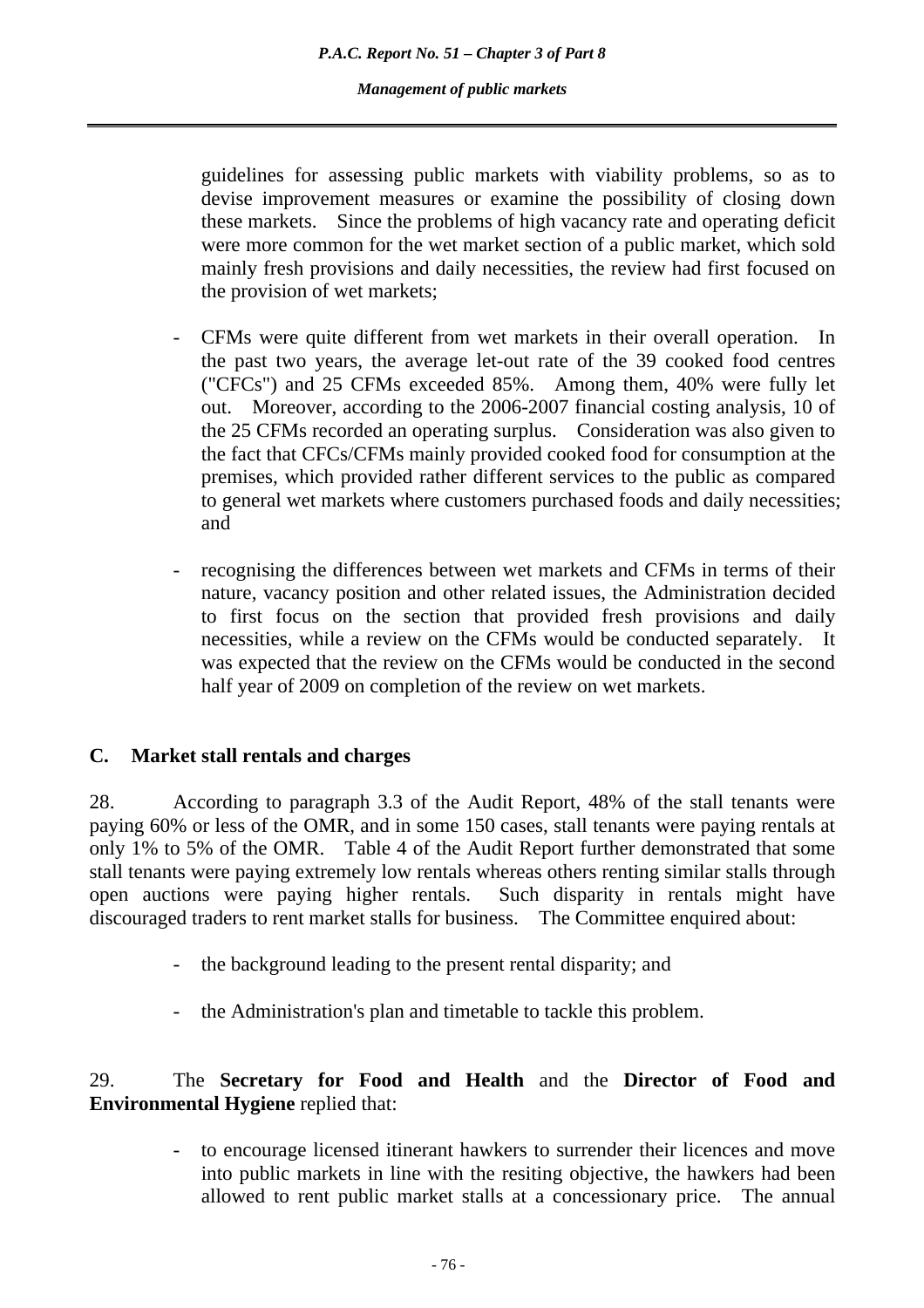rentals for their first tenancies (usually for a period of three years) were equivalent to the annual hawker licence fees, which were around \$1,000 for small stalls. When stall tenants of an old market or licensed fixed-pitch hawkers were to be resited to a new market, they were allowed to bid for stalls in the new market through an auction at a lower upset price, which was normally set at 75% of the OMR. Hence, there was disparity in rentals;

- in 2001, the Administration presented to the LegCo Panel a market rental adjustment mechanism, whereby rentals would be gradually raised to the OMR by phases. However, the LegCo Panel was not supportive of the recommendation due to the economic downturn at that time, and the proposed mechanism was not discussed in detail; and
- the Administration should review the situation and consider setting an appropriate level of subsidisation, say at a certain percentage of the OMR. Once the level of subsidisation was decided, the Administration could then work towards devising a suitable rental adjustment mechanism which could align rentals to the pre-set percentage of the OMR. The Administration was undertaking the above review and would present findings to the LegCo Panel by June 2009.

30. Noting that the concessionary rentals for ex-licensed itinerant hawkers were extremely low and had not been adjusted for years, the Committee sought further clarification on the expiry date of the concessionary rentals and the rental adjustment mechanism thereafter

31. The **Director of Food and Environmental Hygiene** stated in his letter of 24 December 2008 that:

- the concessionary rentals for ex-licensed itinerant hawkers who surrendered their licences for market stalls were applicable to their first tenancy. The policy was first implemented in the urban area in 1993, and was later extended in 2003 to cover the licensed itinerant hawkers in the New Territories; and
- in the urban area, if a tenant continued to rent the public market stall upon expiry of the first tenancy before mid-1998 (i.e. before the rentals of all public market stalls were reduced by 30% and subsequently frozen), the rental would be determined by the rental adjustment mechanism of the former Urban Council ("UC") and Provisional UC. For market stalls in the New Territories, the rentals had not been adjusted so far as they had been frozen since the concessionary policy came into effect in 2003.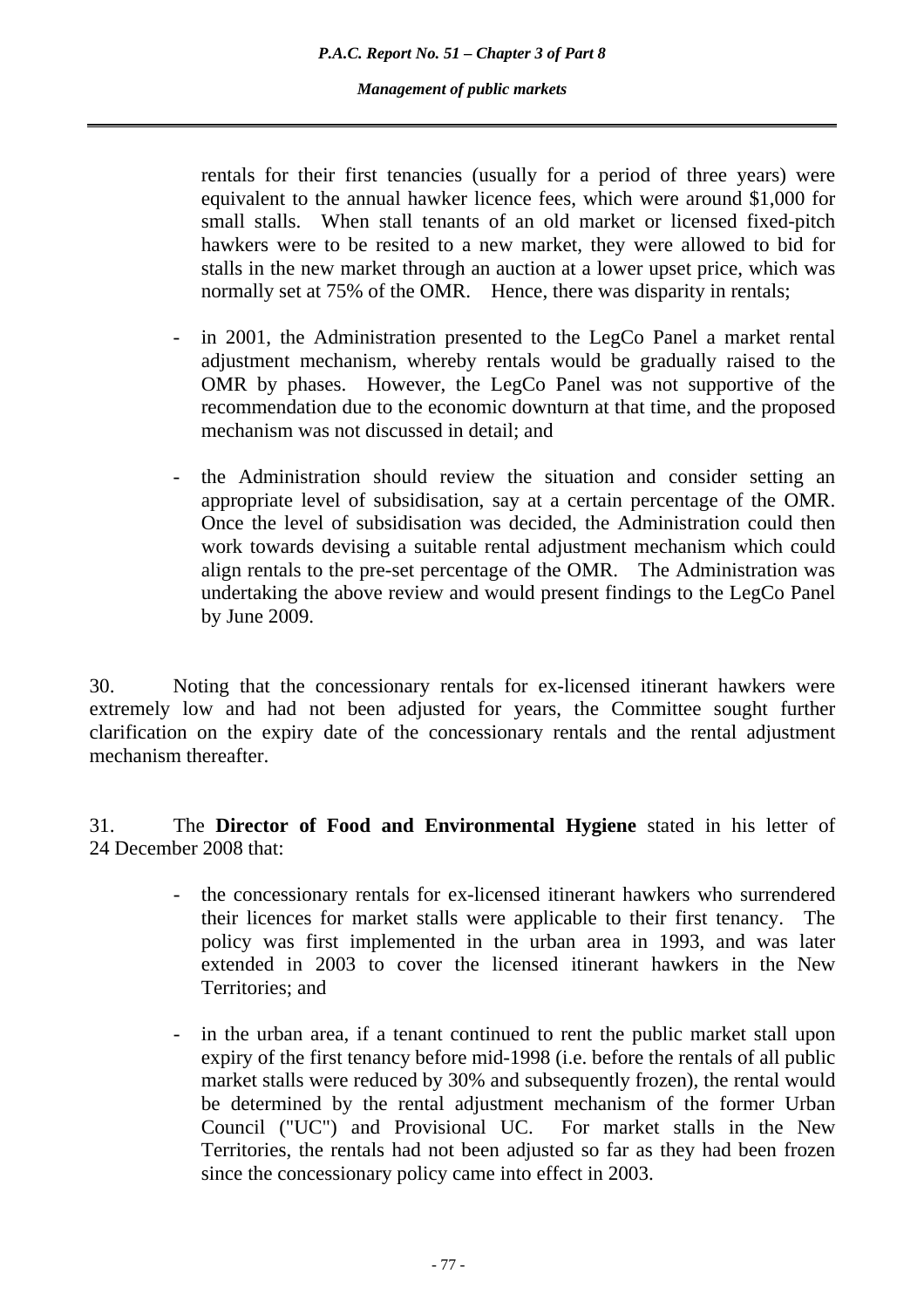32. In view of the above, the Committee further enquired whether during the rental freeze period, the Administration had considered increasing rentals of the tenants whose rentals were far below the OMR, so as to reduce the rental disparity among tenants. The **Director of Food and Environmental Hygiene** said that it was difficult to implement rental increase only for those paying concessionary rentals far below the OMR. In the past, rental freeze had all along been applied across-the-board to all tenants for fairness sake. Increasing the rental for one group of tenants and freezing the rental for others would also present a confusing message to the public. Besides, even if the absolute amount of rental increase was small, the percentage of increase would be high. The tenants concerned would object to such proposal.

33. According to paragraph 3.14 of the Audit Report, the FEHD adopted the same practice as the Provisional UC and Provisional Regional Council ("RC") of not recovering rates from the stall tenants. However, such practice was not in accordance with the provisions of the stall tenancy agreements. The Committee asked:

- about the background for the Provisional UC and Provisional RC to adopt the above practice, including whether approval had been sought from the relevant authority for not recovering rates from the stall tenants;
- why the FEHD had followed the previous practice of the Provisional UC and Provisional RC, despite stipulation in the tenancy agreements that tenants were responsible for their rates payment; and
- when the FEHD would make a decision on the recovery or waiver of rates paid by it for stall tenants in the past as well as the future arrangements for rates payment.

34. The **Secretary for Food and Health** stated in his letter of 15 December 2008 that the Administration recommended in 1988 to the then UC to accept collecting the rates of public markets by way of block assessment and paying rates on behalf of the stall tenants. At the same time, the Administration also let the then UC decide whether and when to collect rates from individual market tenants. The then UC agreed to pay rates on behalf of market tenants and had not collected rates from the individual tenants. The then RC adopted the same practice. The relevant practice had been implemented since 1 June 1989 and was still being followed.

35. The **Director of Food and Environmental Hygiene** also said that the FEHD had recently sought legal advice on issues relating to the recovery or waiver of rates paid for stall tenants in the past. It was noted that despite stipulation in the tenancy agreements, there was no clear provisions on how rates paid on behalf of stall tenants could be recovered. Apart from legal considerations, the FEHD had to consider other implementation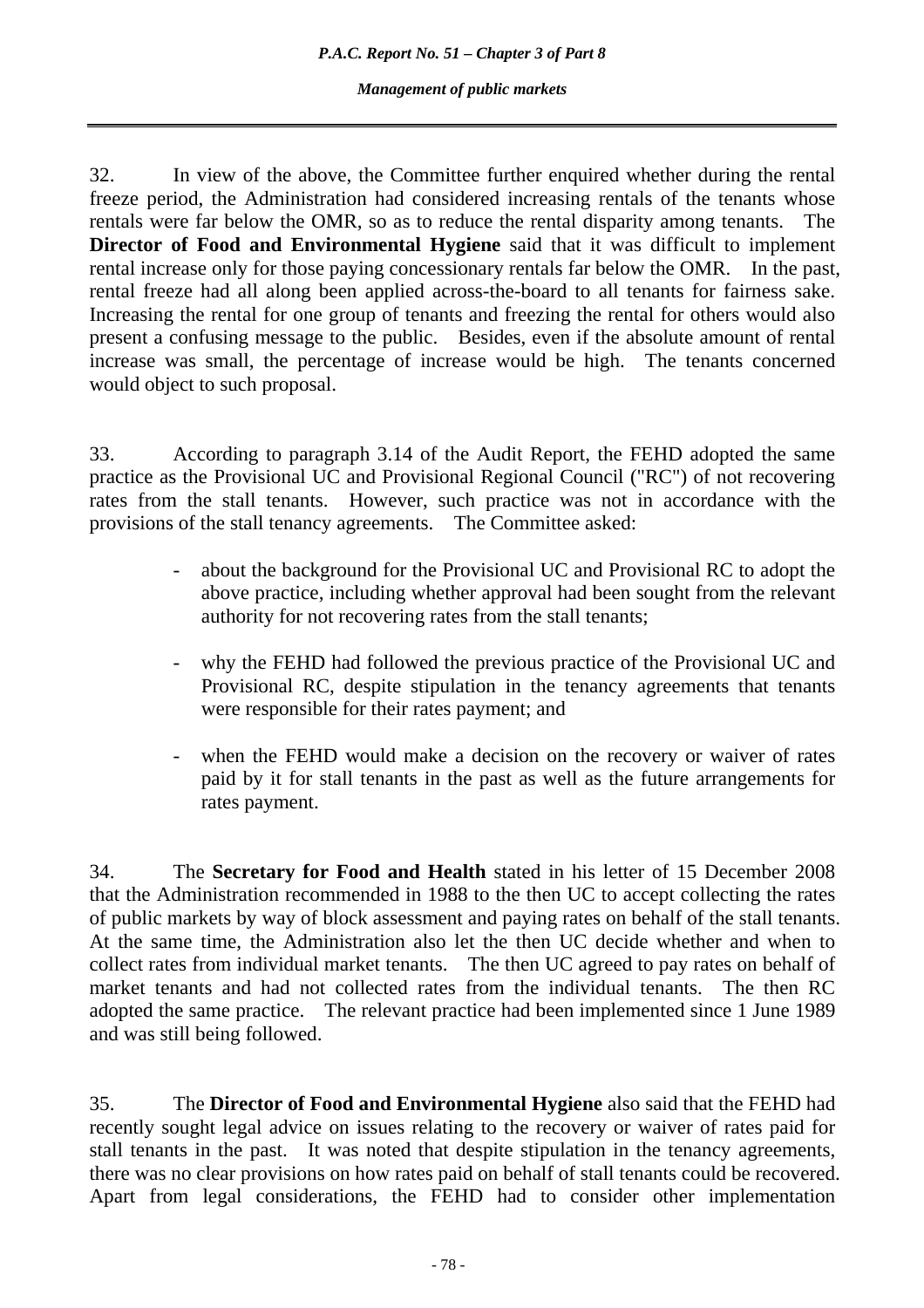difficulties. The FEHD had been liaising with the Department of Justice, the Financial Services and Treasury Bureau ("FSTB") and the Rating and Valuation Department with a view to resolving this problem. As to the future arrangements for rates payment, the FEHD inclined to have the rates paid by the stall tenants. The FEHD would make a decision on the matter, and report its recommendations to the LegCo by June 2009.

36. The Committee noted from paragraph 3.19 of the Audit Report that the FEHD had not recovered air-conditioning cost of about \$11 million a year from stall tenants, mainly because air-conditioning charges would be revised upon tenancy renewal and most of the tenancy agreements were not renewed during the rental freeze period since 1999. The Committee asked why the FEHD had not renewed the tenancy agreements during the rental freeze period to allow for revision of air-conditioning charges, and whether the FEHD had worked out an appropriate arrangement for the recovery of air-conditioning cost from tenants.

# 37. The **Director of Food and Environmental Hygiene** and **Ms Julina CHAN, Deputy Director (Administration and Development), FEHD** said that:

- the FEHD had not arranged for tenancy renewals owing to shortage of manpower for handling a large amount of paper work within a short period of time. Also, the FEHD did not see much problem in extending the agreements during the rental freeze period, as this practice had been adopted for many years. However, given that Audit had revealed some problems associated with extension of agreements, such as recovery of air-conditioning charges and verification of stall tenants' identity, the FEHD had decided to deploy sufficient manpower to handle the renewal of all tenancy agreements which would expire on 30 June 2009, irrespective of whether there would be rental freeze after June 2009; and
- the FEHD had already consulted the FSTB and included a new clause in the tenancy agreements for new tenants to provide for annual revision of air-conditioning charges.

38. The Committee asked the FEHD to provide an estimation of the additional manpower required to arrange for renewal of tenancy agreements. The **Secretary for Food and Health** said in his letter of 15 December 2008 that the FEHD estimated that 2,500 additional man-days (66 days x 38 men) were required to complete preparation work for the renewal of the some 10,400 tenancy agreements.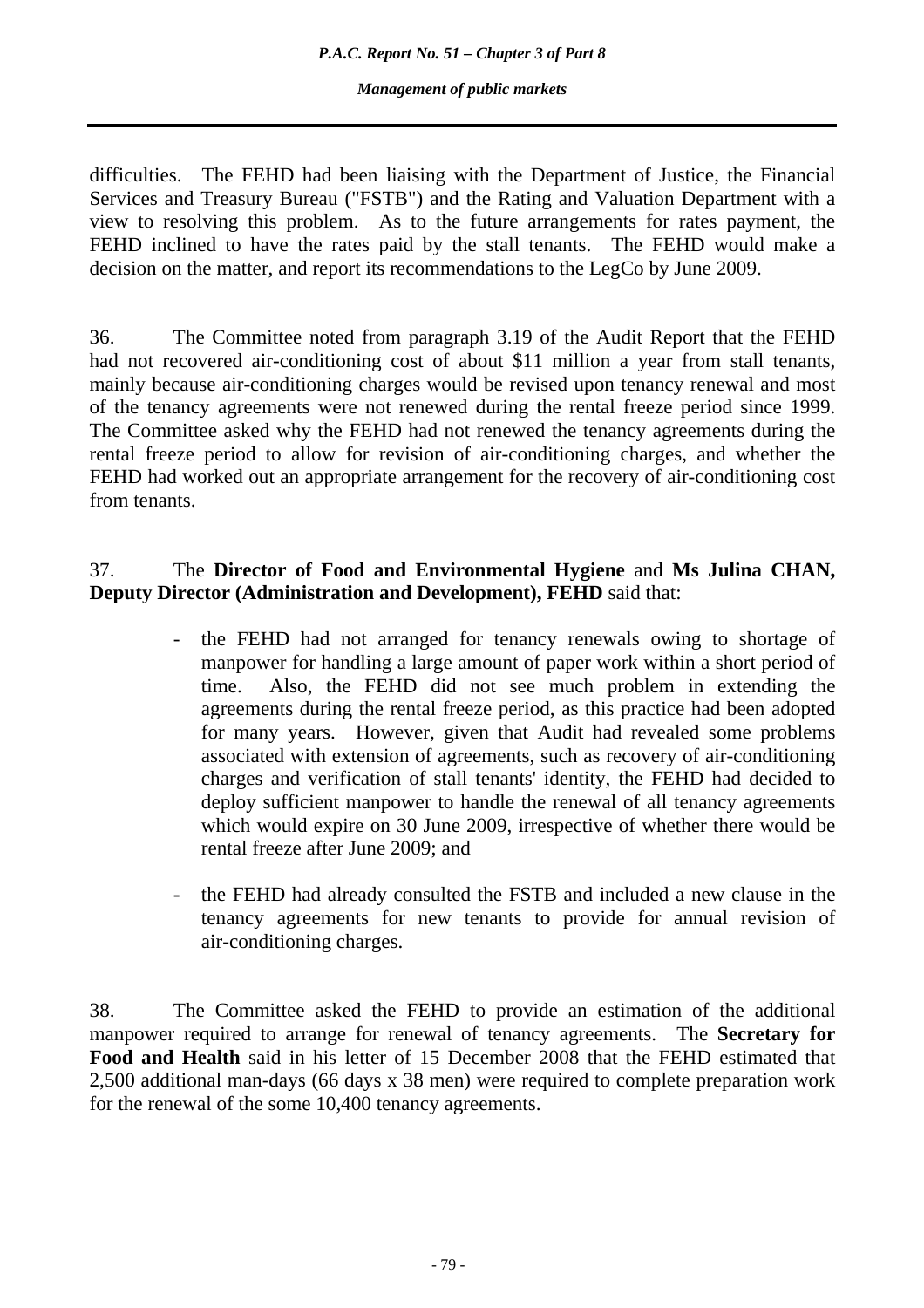# **D. Problem of stall subletting**

39. According to paragraph 4.4 of the Audit Report, the Independent Commission Against Corruption ("ICAC") conducted a review in 2004 on markets managed by the FEHD and pointed out the risk of market stall subletting. It also recommended that the FEHD should consider requiring stall tenants who were paying concessionary rentals to operate their stalls in person, so as to make subletting difficult. The Committee asked:

- whether the ICAC's recommendation had been implemented by the FEHD; and
- why the problem of stall subletting still persisted despite the ICAC review.

# 40. The **Director of Food and Environmental Hygiene** explained that:

- as section 5 of the Public Markets Regulation (Cap. 132 sub. leg. BO) allowed tenants to engage authorised servant or agent to carry on their business, legislative amendment would be required if the ICAC's recommendation was to be implemented. Moreover, there would be difficulties in requiring only stall tenants who were paying concessionary rentals to operate their stalls in person, and in determining the types of concessionary rentals that should come under this arrangement. Having further reviewed the recommendation, the FEHD considered that there was no strong justification to support legislative amendment;
- as reported by the ICAC in its 2004 review, so long as the tenants and their registered assistants ("RAs") kept the subletting deal to themselves, it would be difficult for the FEHD to prove a case of subletting and take action. A stall tenant might sublet his stall to a person and register that person as his authorised assistant to operate the stall; and
- having said that, the FEHD had implemented stall operator status checking arrangements to ascertain the identity of the persons operating the stalls. After June 2001, the FEHD had tightened the inspection frequency from a monthly to a bi-weekly interval. If a stall tenant was found to be continuously absent for a period of over six months, reasonable explanations had to be provided. Otherwise warning letters would be issued to him, which might lead to termination of the tenancy agreement.

41. Paragraph 4.8 of the Audit Report revealed that the FEHD's existing controls to deter subletting, as set out in the Operational Manual for Markets ("Operational Manual"), were inadequate and might be open to abuse. The Committee asked the Director of Food and Environmental Hygiene to explain the following: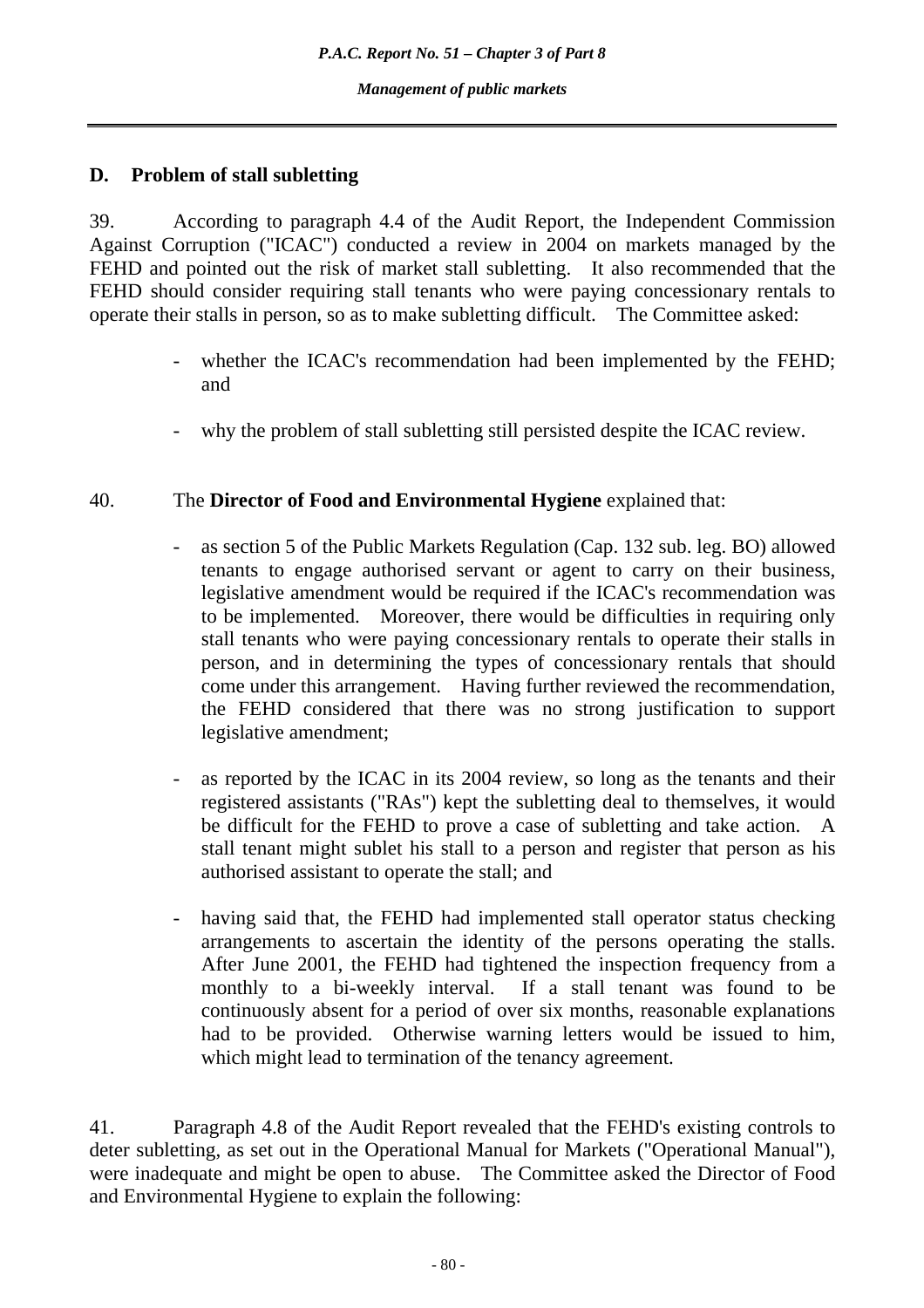- the rationale for not penalising the stall tenant upon detection of an unauthorised person in a stall, as long as the stall tenant concerned registered that person with the FEHD (paragraph  $4.8(a)$  refers);
- for the Haiphong Road Temporary Market, why the FEHD staff had not fully complied with the stall operator status checking procedures (relating to keeping of inspection records and inspection frequency) as laid down in the Operational Manual, and whether non-compliance with the procedures was common in other markets (paragraph 4.8(b)(ii) refers);
- whether the FEHD had requested the tenants and the RAs to produce engagement records (e.g. payment slips) for inspection (paragraph 4.8(b)(i) refers); and
- why the FEHD staff had not enforced the tenancy condition of requiring a tenant to display at his stall a Notice showing his name and photograph (paragraph 4.8(b)(iii) refers).

# 42. In response, the **Director of Food and Environmental Hygiene** said that:

- he admitted that the existing arrangement for allowing the stall tenant to register an unauthorised person with the FEHD was too lax. If an unauthorised person was found operating the stall, enforcement action should have been taken against the tenant for contravention of the relevant regulation;
- after noting the non-compliances in the Haiphong Road Temporary Market and some other markets identified by Audit, the FEHD had taken immediate action to remind staff of the need to fully comply with the Operational Manual, and to remain vigilant in conducting supervisory checks;
- the need to keep and produce engagement records for inspection was stipulated in the undertakings signed by the tenants and the RAs concerned, but not in the Operational Manual. Hence, the FEHD had not requested the tenants and RAs to show the engagement records during the bi-weekly inspections. However, the FEHD would do so for suspected cases; and
- the FEHD agreed that requiring each tenant to display at the stall a Notice bearing the name and photo of the tenant could facilitate checking of the status of stall operators. The FEHD had since September 2008 instructed front-line staff to strictly enforce the requirement.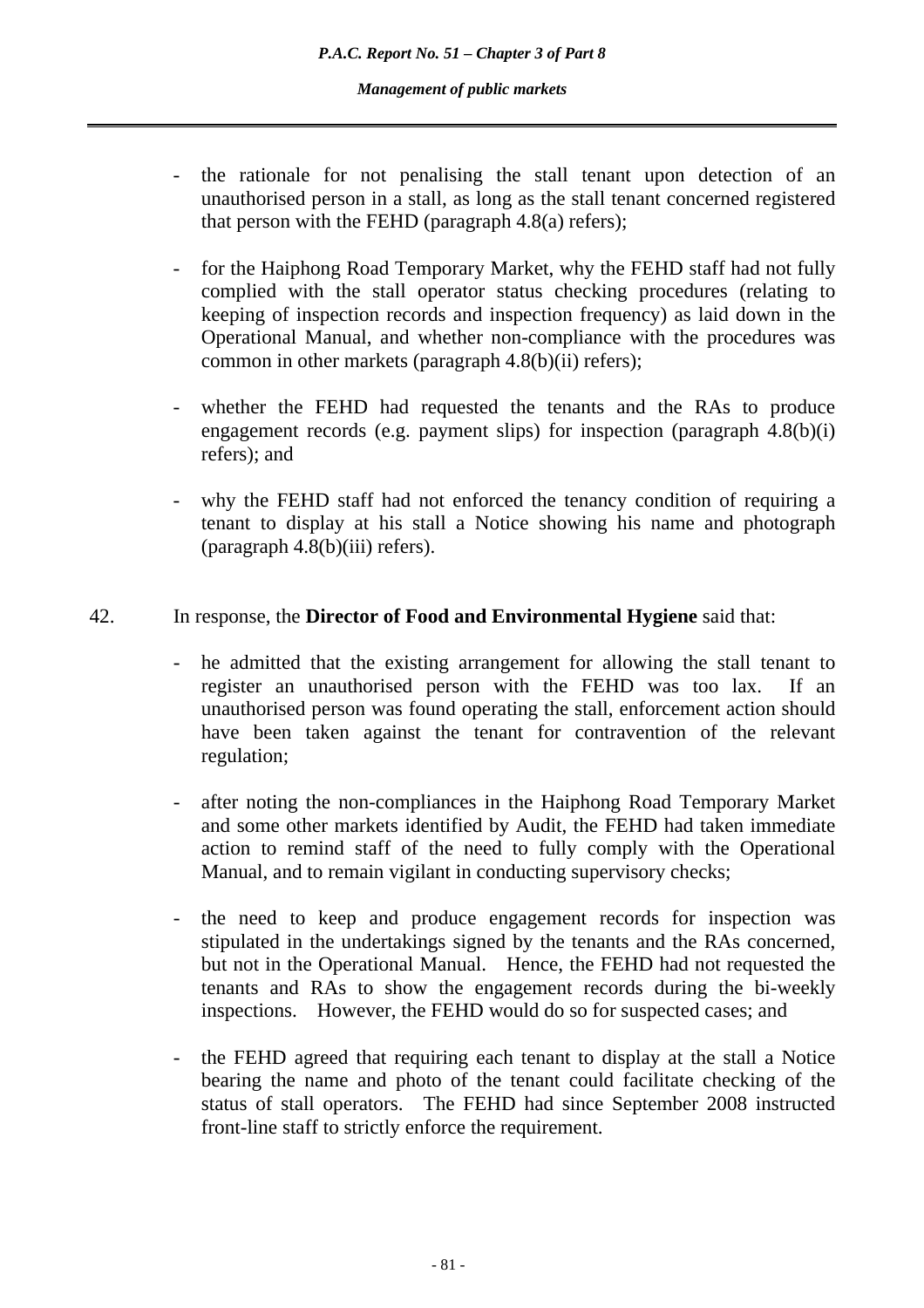*P.A.C. Report No. 51 – Chapter 3 of Part 8* 

*Management of public markets* 

43. As the FEHD's controls over subletting appeared to be lax, the Committee enquired whether there were checklists for the FEHD staff to follow when carrying out market stall inspections and supervisory checking, as well as the areas that the FEHD staff would check. The **Director of Food and Environmental Hygiene** stated in his letter of 16 December 2008, in *Appendix 27*, that:

- Senior Health Inspectors (Market Management), Health Inspectors (Market Management), Overseers (Markets) and Foremen (Markets) (or Market Assistants and other staff engaging in the same tasks) were required to carry out inspections and supervision on the daily operation and management of markets according to the Guideline to the FEHD Staff for Inspection and Supervision of the Operation of Markets (see *Annex I to Appendix 27*); and
- for public markets whose management was outsourced, market task forces headed by Overseers had been set up to conduct daily surprise checks in different markets in order to monitor the contractors' performance. The Inspection Record on Market Management was in *Annex II to Appendix 27*.

44. **Ms Rhonda LO, Assistant Director (Operations)2, FEHD** added that the duties of supervisory staff included the supervision of cleansing, security and maintenance work in the public markets. Besides, they were responsible for enforcing tenancy conditions, including checking whether there were suspected cases of subletting. Although subletting was not easy to identify in daily inspection, the FEHD would conduct investigation if complaints were received or if suspected cases were identified (e.g. several market stalls under one single shop sign). In the past three years, the FEHD had handled more than 90 suspected cases.

45. According to paragraph 4.10 of the Audit Report, the results of business registration ("BR") search conducted by Audit indicated that for some stalls, the tenants were not the business owners. Instead, businesses were carried on by the RAs or third parties. Paragraph 4.12 also revealed that some market stalls did not display any shop signs or BR certificates, and failure to apply for BR or to display a BR certificate at the stalls would constitute an offence under the Business Registration Ordinance (Cap. 310). The Committee asked:

- why the FEHD had not conducted BR search to identify stalls that were not run by stall tenants;
- why the FEHD staff had not required the stall tenants to display their BR certificates; and
- about the follow-up actions taken on the suspected subletting cases identified by Audit.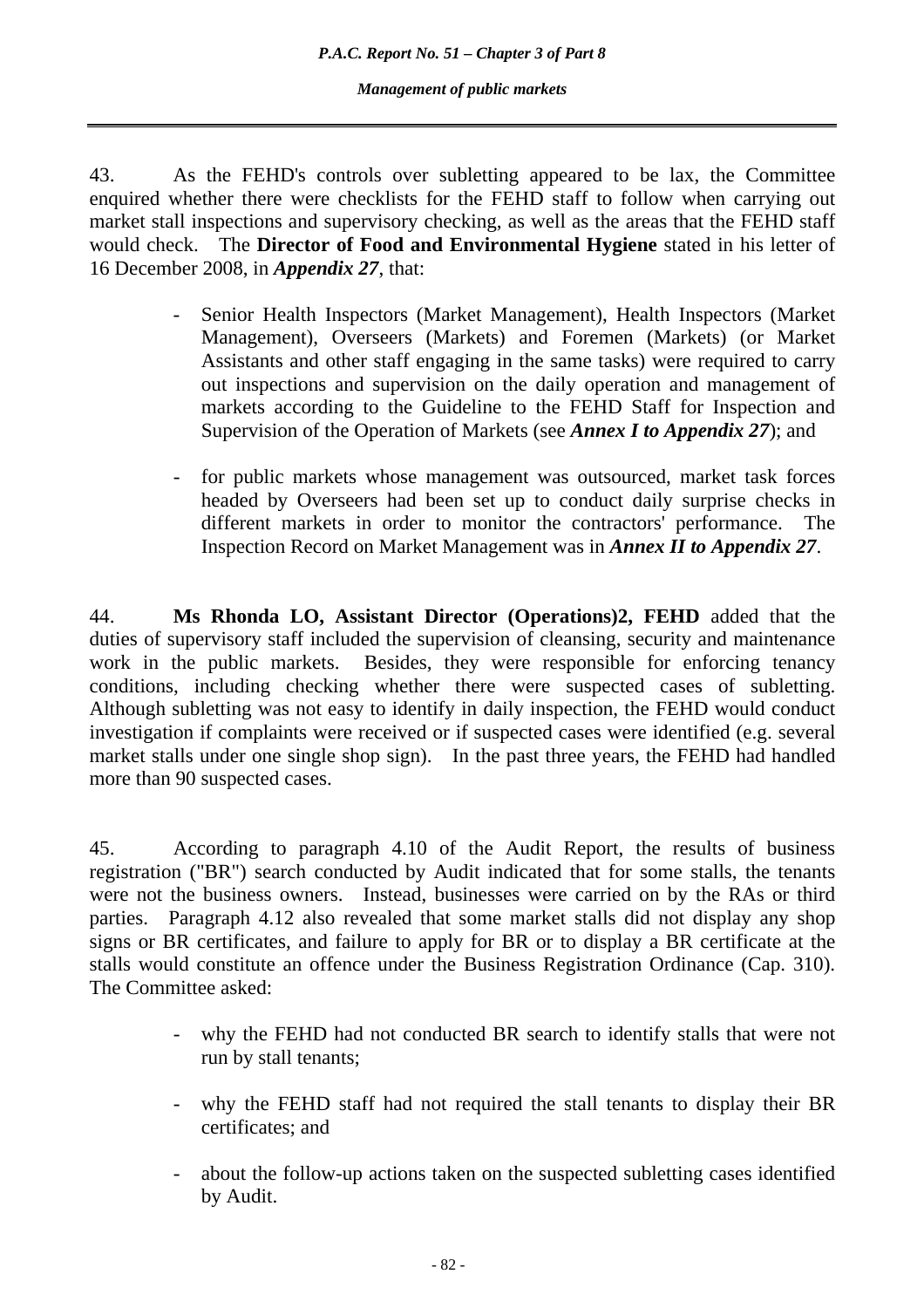# 46. The **Director of Food and Environmental Hygiene** said that:

- although it was simple to conduct BR search, it would take greater efforts to check whether the business owners as per BR records were the tenants or the RAs. Neither could BR record provide conclusive evidence to substantiate a subletting case; and
- the FEHD would remind stall tenants to comply with the requirements laid down in the Business Registration Ordinance, and conduct seminars with the Inland Revenue Department in late 2008 at different districts to remind them of the requirements.

47. Regarding the follow-up actions on the suspected subletting cases, the **Director of Food and Environmental Hygiene** informed the Committee vide his letter of 12 January 2009 that:

- the FEHD was following up on the suspected subletting cases mentioned in the Audit Report. All tenants concerned had been interviewed and they denied subletting;
- some of the cases involved tenants who registered their business in the name of another person. When interviewed, these tenants put up various reasons to explain why they authorised other persons to register their business (e.g. they did not know that tenants should make BR in their own name, or they were illiterate or busy). Some tenants indicated that they would or had already amended their BR to bring it under their own names. The FEHD had also referred all these cases to the Inland Revenue Department for it to follow up if there was any breach of the Business Registration Ordinance; and
- apart from BR, the FEHD also checked records to see if the tenants had personally operated the stall regularly or intermittently. The FEHD also requested them to provide employment records, Mandatory Provident Fund ("MPF") contribution records, order and cash records, water and electricity bills, etc of their stalls to prove that they were in possession and control of the stall business. Based on the information and evidence obtained in each case, the FEHD would seek legal advice to establish whether subletting was involved and take follow-up actions accordingly.

48. The Committee further enquired about the details of the FEHD's plan and timetable for conducting checking in other public markets to identify improper subletting, as recommended in paragraph 4.14(c) of the Audit Report. The **Director of Food and Environmental Hygiene** stated in his letter of 16 December 2008 that: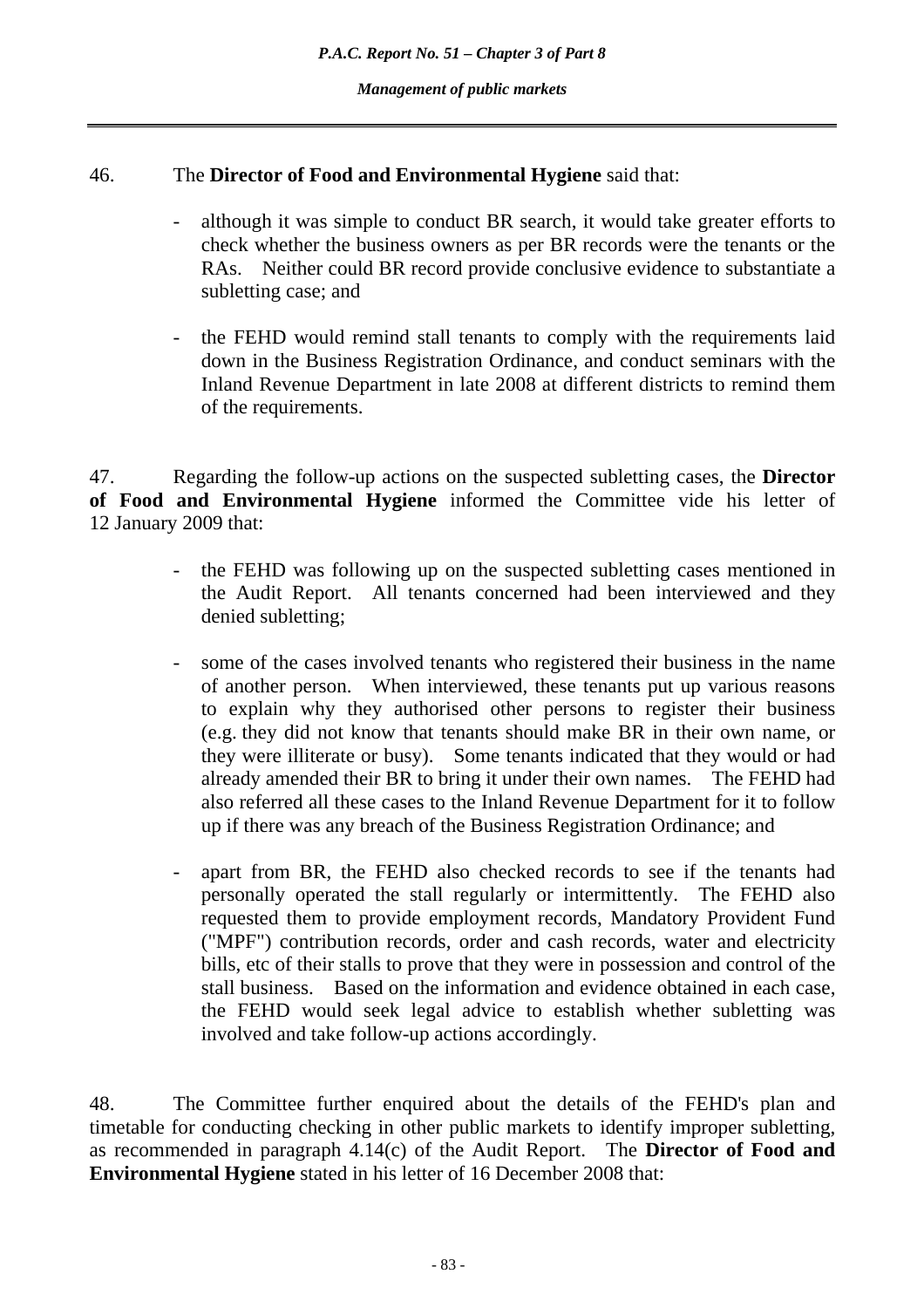- apart from following up the suspected subletting cases identified by Audit, the FEHD would strengthen daily monitoring of stalls with higher risk of subletting. If the BR of the stall was not made under the name of the stall tenant, or the stall had been operated by someone else for a long time, or there were other signs of subletting, thorough investigations would be carried out and legal advice would be sought to determine whether the stall was involved in subletting. Stalls with high risk of subletting included those:
	- (a) under complaints of subletting;
	- (b) whose tenants had been absent from the stalls for over six months;
	- (c) rented by different tenants but displaying the same shop signs; or
	- (d) with existing rents far below the OMR; and
- the FEHD planned to collect information on the above cases by March 2009. Relevant information included records of absence, records of employment and MPF contribution of assistants, utilities bills of stalls, records of income and expenditure, etc. Further investigation would be carried out into suspected cases upon analysis.

49. According to paragraph 4.15(b) of the Audit Report, the FEHD would deploy all possible means to collect evidence to substantiate subletting cases. The Committee enquired about the details of the possible means that would be adopted. The **Director of Food and Environmental Hygiene** said in his letter of 16 December 2008 that the FEHD would flexibly deploy the following means to collect evidence as the case warranted:

- the status of all stall operators would be checked and recorded by Foremen (Market)/Market Assistants/market management contractors at least once every fortnight. Warnings would be given to unauthorised operators. Those who took no heed of the warnings would be prosecuted for contravening section 5 of the Public Markets Regulation. Warnings would also be given to the tenants concerned for breach of the tenancy agreement. The agreement might be terminated should the tenants fail to give a reasonable excuse;
- if a tenant applied to appoint a RA, both the tenant and the RA would be required to sign an undertaking, declaring that the RA was not the owner, assignee or sublettee of the stall; nor did he hold any other unauthorised benefits in connection with the stall. Any false declaration would render the tenancy agreement terminated and criminal prosecution instituted against the declarant. Moreover, the tenant should produce the engagement records of his RA for inspection and for making copies for future checking;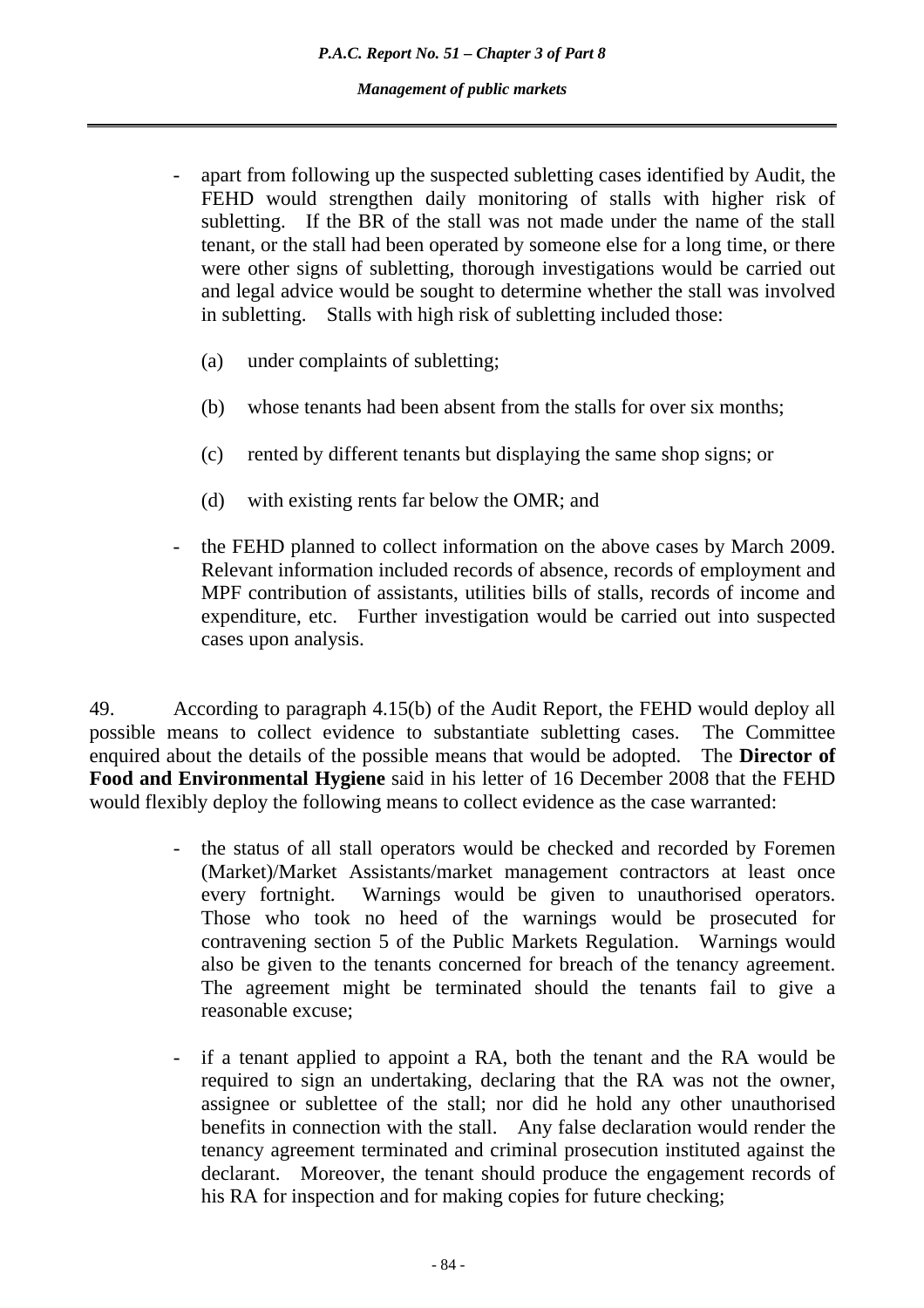- if a tenant was continuously absent, the FEHD staff would interview the tenant. The tenant would be requested to prove that he was still in charge of operating the stall. If the information collected indicated that the tenant was no longer in charge of operating the stall, legal advice would be sought to ascertain any subletting case. Subject to availability of resources, the FEHD would strive to shorten the time of continuous absence of tenants that warranted follow-up action from six months to three months;
- in the past, the tenant or the person authorised by him was requested to sign an agreement of tenancy extension during the time of renewal of market stall tenancies. However, it was not specified that the signed undertaking had to be submitted by the tenant in person. In future, the tenant would have to come to the FEHD office to sign the new tenancy agreement in person unless he gave a reasonable excuse; and
- tenants who entered into a new tenancy agreement would be required to apply for BR under his own name, and the BR certificate should be displayed at the stall. The BR of the stall would be regularly checked and suspected cases would be investigated.

50. According to paragraph 4.15(e) of the Audit Report, the FEHD would seek legal advice on how to publicise some blatant subletting cases. In response to the Committee's enquiry about the FEHD's implementation plan and timetable in this regard, the **Director of Food and Environmental Hygiene** informed the Committee vide his letter of 12 January 2009 that:

- according to legal advice, the name of a tenant, investigation findings of a subletting case and termination of a market stall tenancy agreement as a result of breaching the clause prohibiting subletting were personal data of the tenant. The use or disclosure of personal data was regulated by the Personal Data (Privacy) Ordinance (Cap. 486) ("PDPO"). Data Protection Principle 3 of the PDPO required that personal data shall not, without the prescribed consent of the data subject, be used for any purpose other than the purpose referred to at the time of the collection of the data. However, section 61 of the Ordinance provided an exemption from Data Protection Principle 3 in any case in which the publishing of the data was in the public interest. As the data user, the FEHD had to consider whether it was in the public interest to disclose the information on the blatant subletting cases and, if so, the extent of disclosure; and
- in the light of the above legal advice, the FEHD planned to publicise the market name and stall number of sublet stalls upon termination of their tenancy agreements, so that the consequence of subletting would be made known to the public and market stall tenants to achieve a deterrent effect.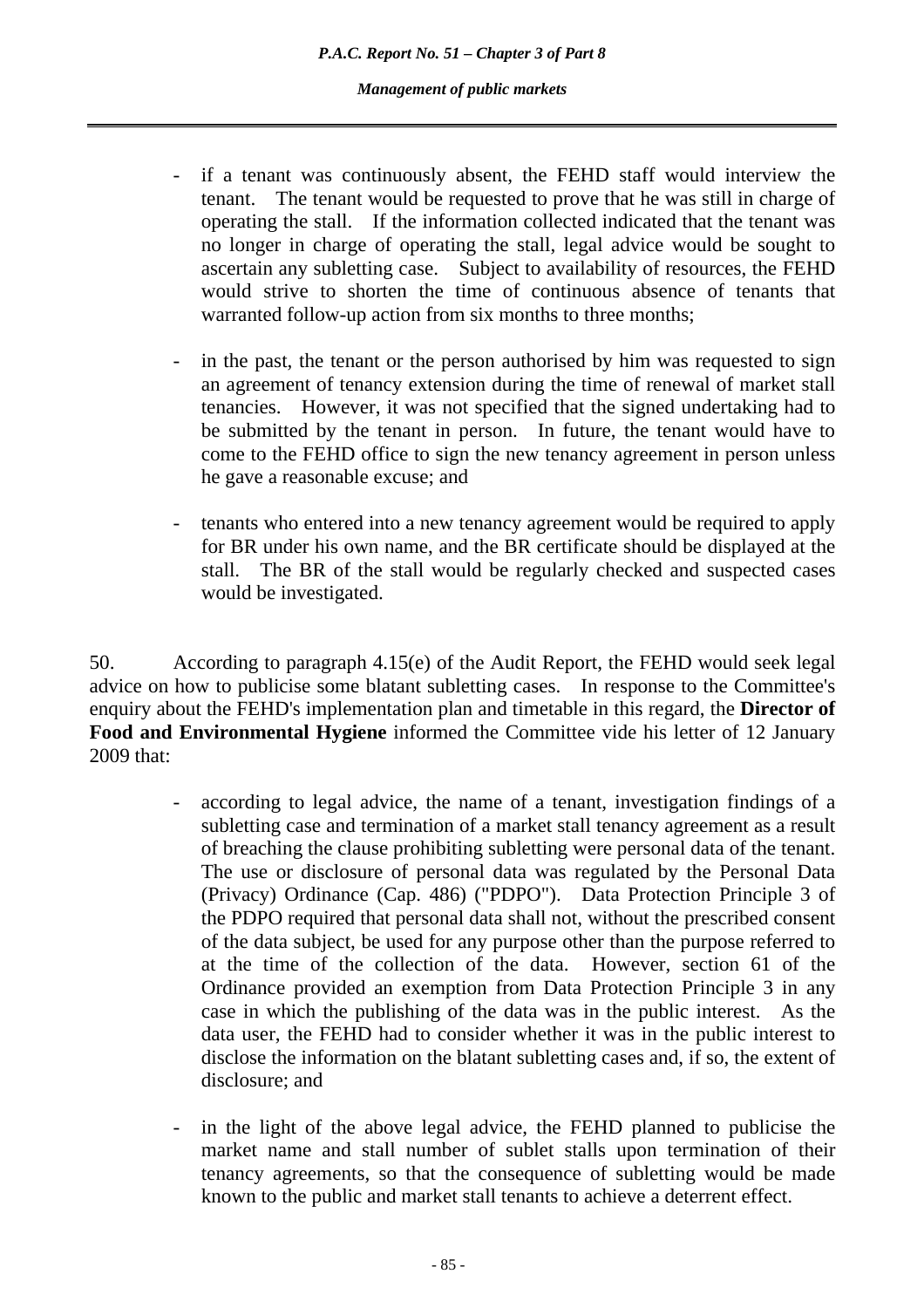### **E. Management of a public market in Kowloon**

51. Paragraph 5.6 of the Audit Report revealed that the business hours of the stalls at Market A (i.e. 9:00 a.m. to 1:00 p.m. and from 2:00 p.m. to 5:00 p.m. on Mondays to Fridays) were shorter than the daily operational hours of 6:00 a.m. to 8:00 p.m. allowed for public markets. Audit also noted that the basement of Market A did not appear to be providing active market service, as there was no customer during Audit's various visits and many trading commodities specified in the tenancy agreement were found unavailable. The Committee asked:

- whether the business hours of Market A were set with the prior approval of the FEHD, and why they were shorter than the daily operational hours allowed for public markets;
- why the FEHD had not taken any action on the above irregularities; and
- whether the FEHD considered Market A an active market that could serve the needs of the community.

52. The **Director of Food and Environmental Hygiene** said at the public hearing and in his letter of 16 December 2008 that:

- the opening hours of Market A were from 6:00 a.m. to 8:00 p.m., same as those of other public markets, whilst the cooked food centre opened until after mid-night. The two tenants of Market A operated the cooked food centre on the ground floor ("G/F") and the stalls at the basement respectively. They were free to determine the opening hours of individual stalls according to their own business condition as long as they did not breach the tenancy agreements. The food court of Market A currently opened from 7:00 a.m. to 1:00 a.m., while the stalls at the basement opened until 5:00 p.m.;
- the tenant was allowed to sell a variety of trading commodities at individual stalls (e.g. general groceries, chilled processed meats and sausages, biscuits and baked products, and candies) as specified in the tenancy agreement. As long as they sold some (not necessarily all) of these commodities, there was no breach of the tenancy agreement; and
- the food court at the G/F was providing active market service. As to the stalls at the basement, since they mainly provided bulk sale with limited types of commodities, it was worth reviewing whether there was the need for continued operation under the existing mode.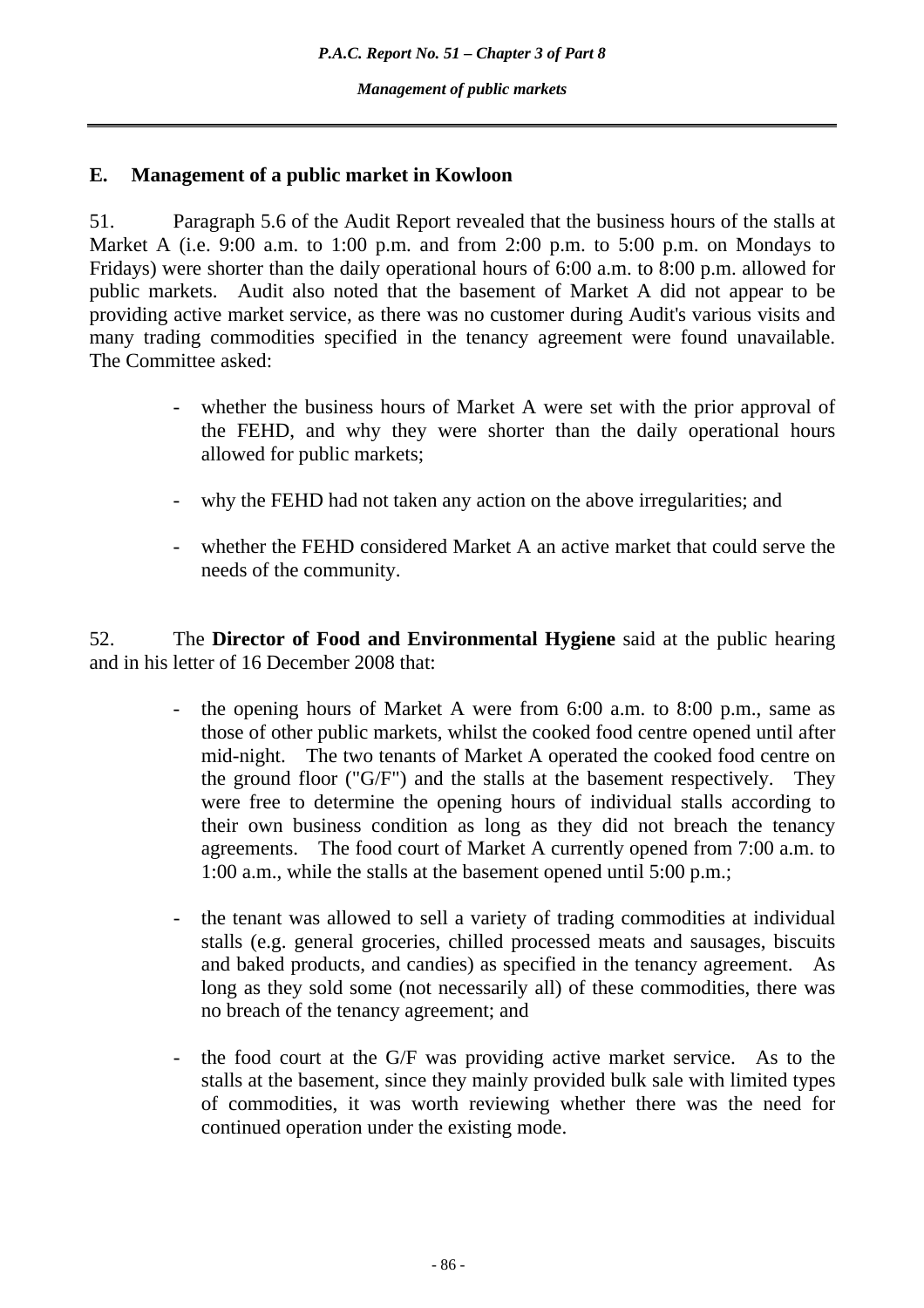53. According to paragraphs 5.7 and 5.10 of the Audit Report, the ICAC pointed out in its letter of July 2008 that there were cases of non-compliance with the terms of the tenancy agreement for Market A (such as the absence of manned stalls and the use of locked up stall spaces for storage). Notwithstanding that Market A had been subject to daily supervision and routine inspections by the FEHD staff, there was no record of any such irregularities having been noted or any follow-up actions taken. The ICAC further pointed out that there was an apparent and direct conflict of interest as the tenants were both the sole tenants and the sole management agent of Market A. The Committee asked why such blatant non-compliance cases in Market A had not been dealt with by the FEHD, and whether the FEHD agreed to the ICAC's observation.

# 54. The **Director of Food and Environmental Hygiene** responded that:

- the FEHD had not taken any action in the past because the District Environmental Hygiene Office ("DEHO") staff had adopted a wrong interpretation of the tenancy agreement in respect of non-trading. As all the eight stalls at the basement were under the same tenant, the DEHO staff considered that as long as any of these stalls was open for business, there was no breach of tenancy agreement. Hence, no irregularities had been identified. After the ICAC drew the FEHD's attention to this situation, the FEHD had clearly explained to the DEHO staff that if any of these stalls was not open for business, the stall should be regarded as non-trading; and
- there was no apparent conflict of interest in this case as the management and maintenance services ("MMS") contract mainly involved the provision of cleansing, security and maintenance services. The management of the market, including the enforcement of regulations and tenancy conditions, was still the DEHO's responsibility.

55. The Committee noted from paragraphs 5.4 and 5.9 of the Audit Report that in 1993, when approving the letting of all Market A's stalls to the two tenants (i.e. the G/F tenant and the basement tenant), the then UC also approved the outsourcing of the Market's MMS to them. Since 2000, the FEHD had awarded new MMS contracts three times through single tenders, i.e. to the two tenants jointly in 2000 and 2003, and to the G/F tenant in 2006. The Committee asked the FEHD to explain:

- the background and reasons for the then UC to outsource Market A's MMS to the two tenants of the Market in 1993; and
- the reasons for the FEHD to award Market A's MMS contracts to the tenant(s) through single tenders in 2000, 2003 and 2006.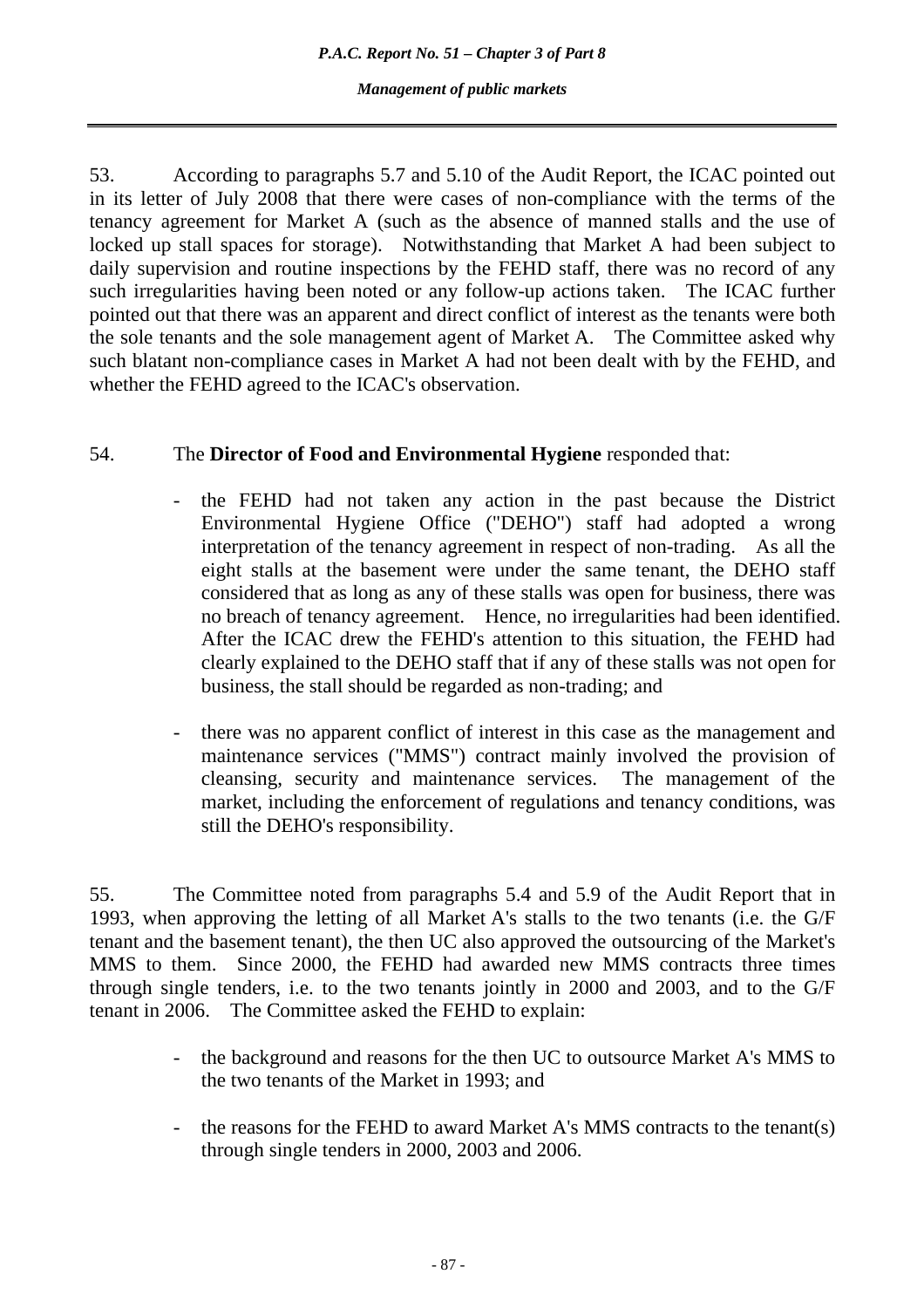56. The **Director of Food and Environmental Hygiene** provided the background and reasons for the then UC's decision vide his letter of 16 December 2008. Regarding the FEHD's reasons for awarding the MMS contracts through single tenders, he stated in the same letter that:

- when the FEHD took over the management responsibility of Market A from the UC in 2000, it noted that there were binding terms in the tenancy agreements and the Management and Maintenance Agreement ("MMA") awarded to the two tenants. In view of such, the then Finance Bureau ("FB") granted approval in April 2000 for the FEHD to further let out the stalls of Market A and award the MMA to the two tenants for three further years (2000-2003) without having to undergo open tendering. Nevertheless, the FB was of the view that "it is not appropriate to include any provision that binds the Government to grant further agreements to the companies, or bind the 'co-existence' of the MMA with the tenancy agreements" and "in the event FEHD consider there were justifications for single or restricted tendering procedures to be adopted, they should seek the FB's prior approval in accordance with Regulation 325 of the Stores and Procurement Regulations". Accordingly, the FEHD deleted the clause entitling automatic renewal of the agreements when they were renewed;
- when the tenancy agreements and MMA were about to expire, the FEHD obtained legal advice on issues regarding property management and maintenance concerning Market A. The FEHD appreciated that in view of the main structure of the Market and the hotel building, the hotel management might not agree to allow any third party contractor to carry out such maintenance and repair work on behalf of the public market authority by going through the hotel private areas on a daily basis. Taking the legal advice into full consideration, the FEHD assessed the situation and advised the FSTB that if the MMS of the Market was contracted out to a third party, it was anticipated that the hotel management would not be cooperative by purposely delaying or even refusing the request for access by the new contractor to the parts/private areas of the hotel building which were the only places where the maintenance works could be done;
- the FEHD sought approval from the FSTB to invite a single tender jointly from the two tenants for the MMA; and
- when the MMA was about to expire in September 2005, the FEHD obtained legal advice again and noted that from the legal point of view, the FEHD should have sufficient rights under the Deed of Mutual Covenant to carry out the MMS. It was a matter of administrative consideration as to which management company the FEHD might appoint to carry out the MMS for the Market and the Refuse Collection Point. However, the FEHD also noted from the legal advice that the owner of the hotel and the developer and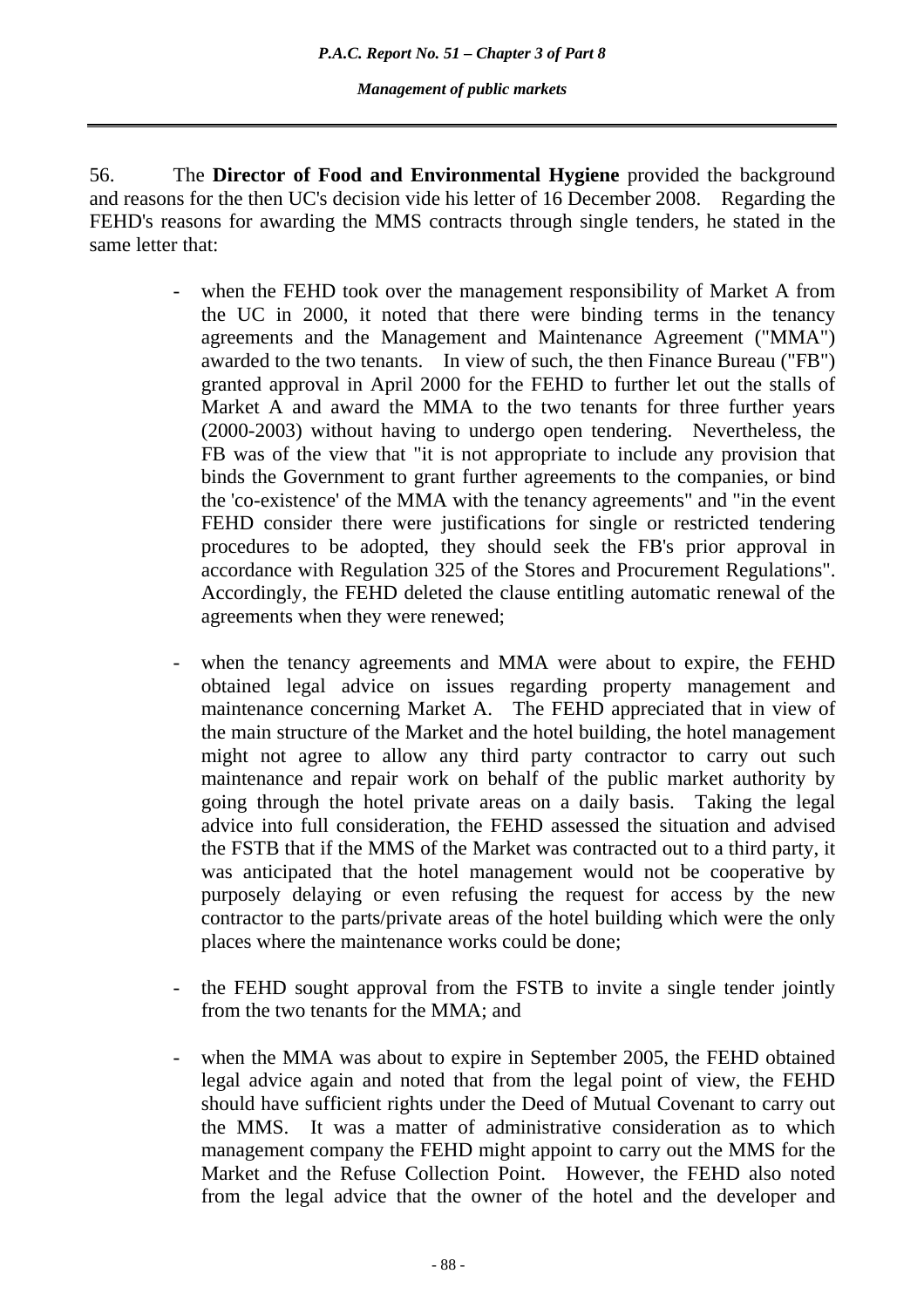management of the whole building might restrict the maintenance access, and the interpretation of the Deed of Mutual Covenant would be in issue. Taking the legal advice into full consideration, the FEHD, based on the same reasons given in 2003, sought and obtained approval from the FSTB to invite a single tender for the MMA again.

57. The Committee noted from paragraph 5.13 of the Audit Report that the Director of Food and Environmental Hygiene admitted that the present contractual arrangement in respect of Market A was far from being ideal, and would seek to improve the current arrangements and step up controls over the management of Market A. The Committee enquired when the Director became aware of the above unsatisfactory arrangement, and the measures that had been taken by the FEHD to improve the arrangement.

# 58. The **Director of Food and Environmental Hygiene** responded that:

- the FEHD considered the arrangement far from being ideal after noting the audit findings;
- Market A had a rather peculiar configuration, with a considerable part of its plants and equipment located within the development. It was against this background that the MMS contract of Market A was awarded to the tenant who was also a related party of the development owner. With hindsight, the FEHD considered that the arrangement of single tendering might not be satisfactory as most MMS contracts of the Government were awarded through normal tendering procedure. If Market A continued to operate, the FEHD would have reservation about offering the future MMS contract to the tenant who was related to the development owner. Strictly speaking, the Government should have rights to gain access to the plants and equipment in the development for the purpose of carrying out inspection and maintenance at all reasonable times on notice according to the Deed of Mutual Covenant;
- the FEHD would review the need to retain Market A taking into account the views of the DC and the local community and work out the way forward. If there was no need to operate Market A, the FEHD would consult the Government Property Agency on the alternative gainful use of the market site; and
- in the interim, the FEHD had advised the DEHO staff to vigilantly carry out inspections according to the procedures laid down in the Operational Manual, and to take enforcement action as appropriate.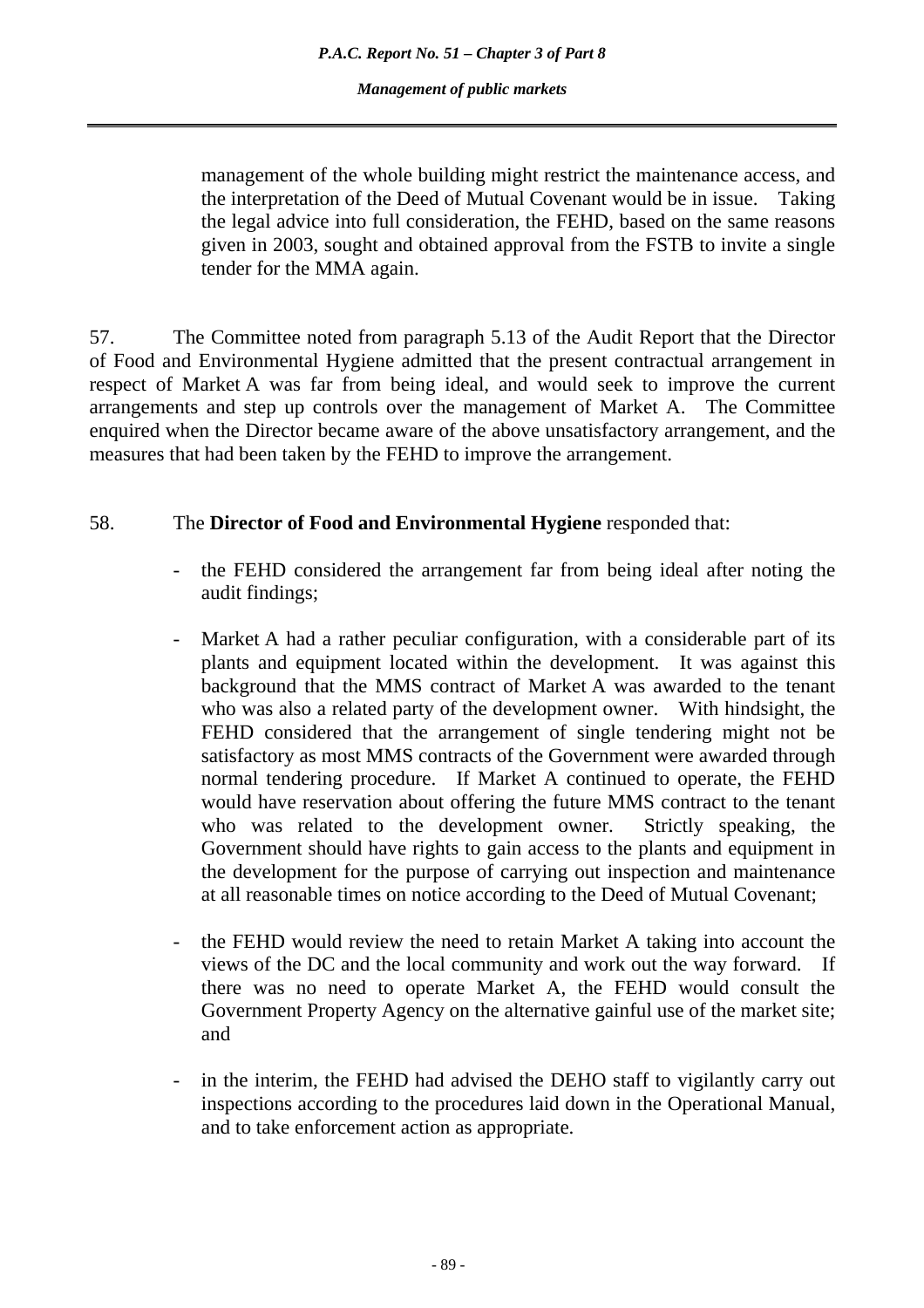# **F. Planning of new public markets**

59. The Committee noted from paragraph 6.9 of the Audit Report that in the planning of both the Tai Kok Tsui Market and the Aldrich Bay Market, the FEHD had not conducted comprehensive viability studies for the two markets to ascertain whether there would be adequate demand in the catchment areas. The Committee enquired about the guidelines and principles adopted in the planning of the Tai Kok Tsui Market and the Aldrich Bay Market, and how these guidelines and principles were actually applied to the planning of these markets.

60. In summary, the **Director of Food and Environmental Hygiene** said in his letter of 16 December 2008 that:

- the guidelines and principles adopted in the planning of Tai Kok Tsui Market and Aldrich Bay Market were generally based on the following principles adopted by the then UC in 1987 for the construction and design of markets:
	- (a) a market should be placed in a central location within its residential catchment area;
	- (b) there should be an adequate demand in the catchment area to sustain the number of stalls provided in the market. Due consideration should be given to competition from retail outlets, including markets in public and private housing, supermarkets and fresh provision shops;
	- (c) competition from on-street hawkers nearby selling wet goods commodities should be eliminated; and
	- (d) the extent of resiting commitment should be set at a realistic level having regard to viability;

#### *Tai Kok Tsui Market*

- in April 1997, the Urban Services Department ("USD") conducted a viability study on the construction of the Tai Kok Tsui Market. The study concluded that the construction of the market was well justified. The following factors were considered in the viability study:
	- (a) population in the catchment area of the new market: 59,300 (based on the 1991 Census);
	- (b) number of market stalls required in accordance with the Hong Kong Planning Standards and Guidelines: 247;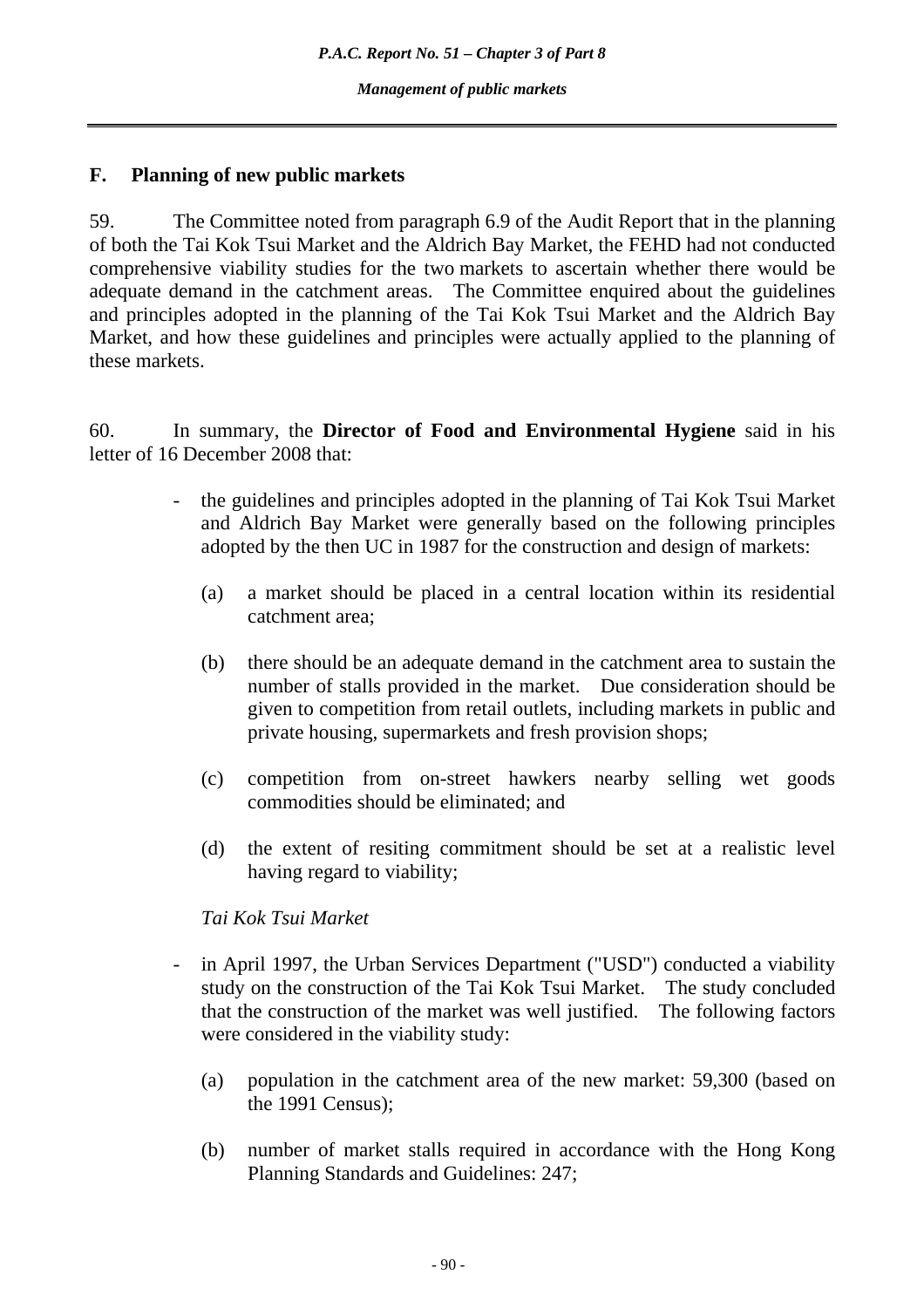- (c) number of supermarkets in the vicinity: 3;
- (d) number of licensed fresh provision shops in the catchment area of the Market: 32; and
- (e) number of licensed hawkers in the vicinity: 40;
- based on the above data, the USD considered that the proposed number of stalls of 170 was well justified. In September 1998, it was agreed that the number of stalls be reduced to 127 having regard to various factors, including site constraint and improved stall design. In late 1999, the USD reviewed the ratio between the number of stalls and the resiting commitment for 183 hawkers, and considered that the market should be viable;
- in early May 2000, the FEHD further reviewed the utilisation rates of public markets in Mong Kok district, including the number of market goers, the number of stalls provided in the markets and their vacancy position. It was noted that:
	- (a) the average daily numbers of market goers of, for example, the Fa Yuen Street Market, the Mong Kok Market and the Tai Kok Tsui Temporary Market were 6,000, 1,200 and 5,000 respectively;
	- (b) the numbers of stalls provided in, for example, the Fa Yuen Street Market, the Mong Kok Market and the Tai Kok Tsui Temporary Market were 192, 146 and 194 respectively; and
	- (c) the vacancy rates of, for example, the Fa Yuen Street Market, the Mong Kok Market and the Tai Kok Tsui Temporary Market were 2.6%, 51.4% and 23.7% respectively;
- according to the Public Works Subcommittee ("PWSC") Paper submitted to the Finance Committee ("FC") of the LegCo in May 2000 for funding approval, the new market would be used to resite stall tenants/licensed hawkers from the Tai Kok Tsui Temporary Market, Boundary Street Market, Canton Road Temporary Cooked Food Bazaar and Tai Kok Tsui Temporary Cooked Food Bazaar;

#### *Aldrich Bay Market*

in the planning of the Aldrich Bay Market, the FEHD completed a preliminary feasibility study on the proposed market in September 2000. It was stated in the study report that a new market was required to meet the demand of the new population and to resite the on-street hawkers at Kam Wa Street and its vicinity to resolve the environmental hygiene problems;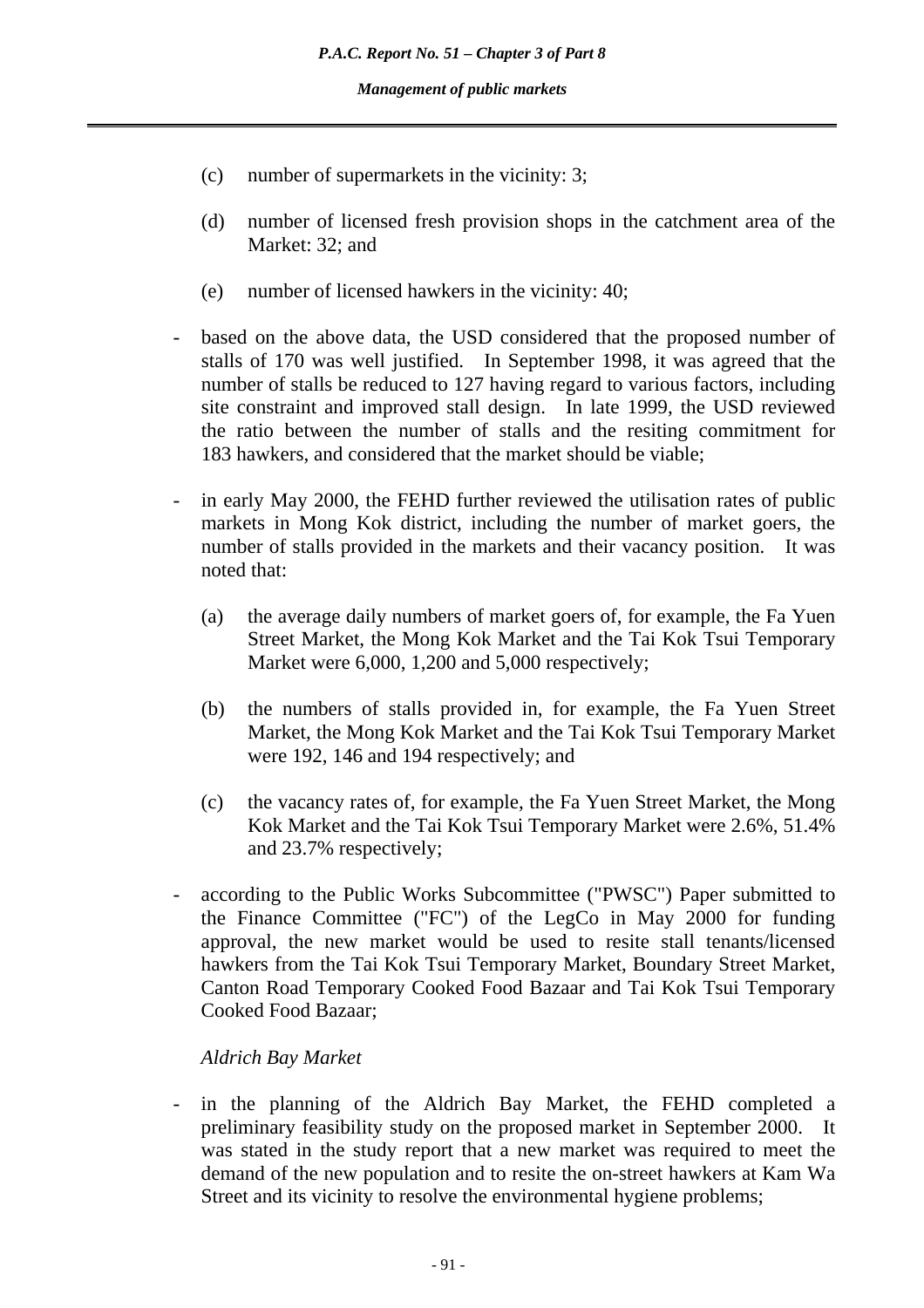- the preliminary feasibility study revealed that:
	- (a) a new market was required to meet the demand of the new population of 30,000 in the housing development in Aldrich Bay Reclamation Area;
	- (b) the activities of the 196 on-street hawkers at Kam Wa Street and its vicinity created environmental hygiene, street cleansing, noise, smell and street obstruction problems; and
	- (c) in June 2001, the FEHD conducted a survey on the retail facilities in the vicinity of the proposed market and found that those facilities were inadequate to meet the local demand for market services; and
- in the light of the above findings, the FEHD submitted in November 2001 a funding application for the project which was endorsed by the PWSC and approved by the FC of the LegCo.

61. According to paragraph 6.8 of the Audit Report, since 1987, it had been the then UC's policy that viability should be a major factor in market construction and operation, and public markets should no longer be built to satisfy resiting commitments, but should be justified by establishing a distinct demand and role for them in a District Plan. Nevertheless, there were no detailed guidelines on how a viability study should be conducted. The Committee queried how the FEHD could carry out the planning of new markets without any detailed guidelines, and when the guidelines would be available.

#### 62. The **Director of Food and Environmental Hygiene** responded that:

- the FEHD recognised that the existing planning standards for public markets set out in the Hong Kong Planning Standards and Guidelines should not be mechanically followed. Future planning of new markets would be considered on a case-by-case basis, taking into account factors such as the population of the area, demographic mix, community needs, and provision of retail outlets in the vicinity. The above broad principles had been reported to the LegCo Panel in May 2008; and
- there was no new market under planning by the FEHD. The FEHD would formulate internal guidelines on how a viability study should be conducted by June 2009.

63. According to paragraph 6.22(c) of the Audit Report, a number of market promotion initiatives had been implemented in newly commissioned markets. However, according to Figure 2 of paragraph 6.13(b), the stall vacancy rate of the Tai Kok Tsui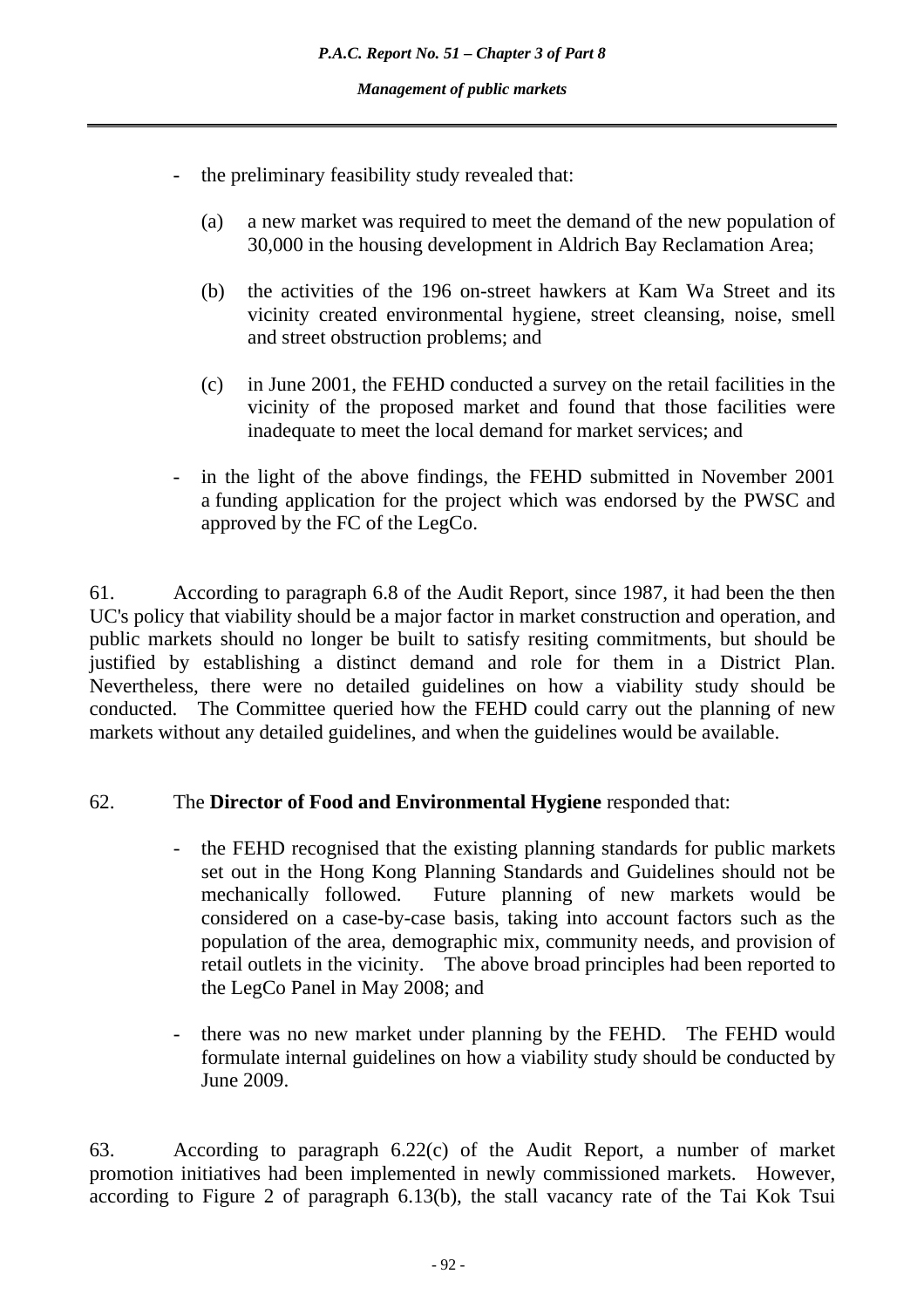Market had remained high at about 30%. The Committee enquired about the details and effectiveness of the market promotion initiatives implemented in the Tai Kok Tsui Market since its commissioning in December 2005, and the reasons for its high vacancy rate.

64. The **Director of Food and Environmental Hygiene** said at the public hearing and in his letter of 16 December 2008 that:

- a total of 20 market activities had been held since the commissioning of the Tai Kok Tsui Market. These activities included opening publicity, festive decorations, cooking demonstrations, roving health exhibitions, lucky draw for shoppers and workshops for market tenants to enhance customer service skills. All these helped to attract a regular flow of customers. Without such activities, the vacancy rate might be even higher. Details and the effectiveness of these activities were set out in *Annex VIII to Appendix 27*; and
- the high vacancy rate of the Tai Kok Tsui Market was related to its location, with one side facing factory buildings and the other side facing a school. Although some modifications had been made at the entrance of the Market, there were still limitations which rendered further improvement of vacancy rate difficult.

65. The Committee noted from paragraph 6.12 of the Audit Report that, in planning the Tai Kok Tsui Market, the FEHD had not sought the views of the tenants/hawkers about the resiting plan before seeking funding approval from the LegCo. The Committee asked why the tenants/hawkers had not been consulted, and whether such inadequacy in the planning process had resulted in the high vacancy rate.

66. The **Deputy Director (Administration and Development), FEHD** responded that the funding approval was sought in 2000 and the Market was commissioned in late 2005. If consultation was made five years before the Market commissioned, the tenants/hawkers could only give a preliminary indication of their intention as to whether they would move into the new market. Their views might provide some reference for future planning, but would not be binding. Hence, there was no direct correlation between the lack of consultation and the high vacancy rate.

67. The Committee asked why the recently commissioned public markets looked alike in terms of external design and internal layout, and whether the FEHD would make reference to successful overseas examples in designing new markets. The **Director of Food and Environmental Hygiene** said that: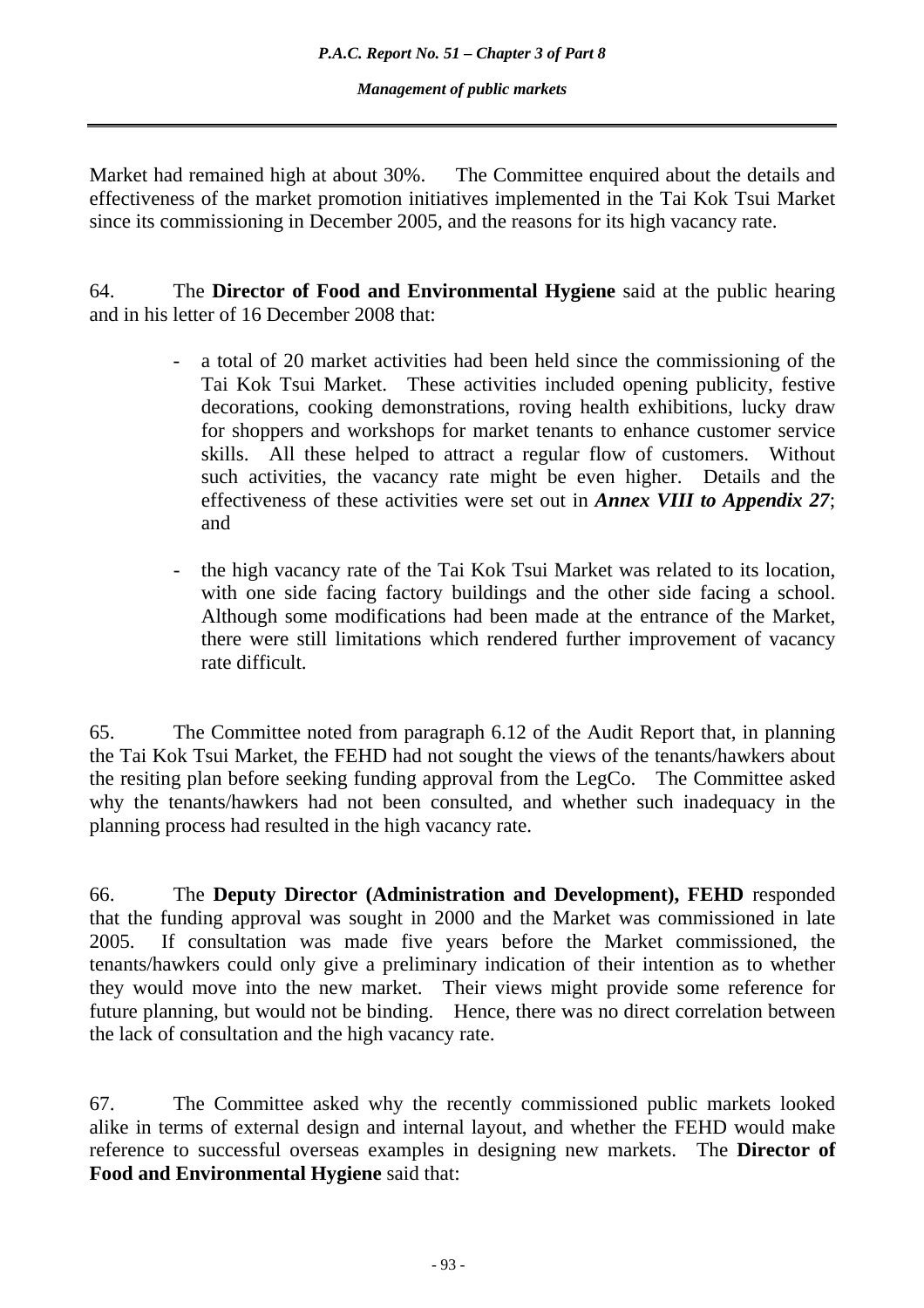- given the large number of stalls in a market and the need to segregate wet and dry foods, there were certain limitations in design. However, the FEHD would consult the needs of traders and make necessary adjustments to the internal layout of each market. The building design of the market was handled by the Architectural Services Department, with input from the FEHD on the use of materials, colours and signage, etc. Although the design of new markets was largely similar, the fact that some markets were more vibrant than the others indicated that the vibrancy of a market was not directly related to its design; and
- the design of overseas markets might not be applicable to the situation in Hong Kong due to space limitation. In Hong Kong, some very vibrant markets, such as the Fa Yuen Street Market, despite its traditional three-level design, could still attract a lot of patrons. Having said that, the FEHD would continue to improve the design of public markets as appropriate.

#### **G. Conclusions and recommendations**

68. The Committee:

#### Usage of public markets

- considers that:
	- (a) in addition to land and building costs, public markets also cost the Government some \$500 million a year to operate. They must therefore serve the primary purpose of their existence, i.e. providing active market services to the community, otherwise they would not justify the high building and operation costs; and
	- (b) the Administration's policy on the provision of public markets should be conducive to ensuring that the public markets can give full play to their functions to effectively serve the needs of the community;
- expresses astonishment and finds it inexcusable that:
	- (a) although the problems of high vacancy rates, non-trading stalls and large operating deficits at some public markets had already been identified in the Director of Audit's Report ("Audit Report") No. 41 of October 2003, such problems still persist at some markets, as revealed in the current Audit Report. As of June 2008, 34 of the 104 public markets had a stall vacancy rate of 30% or above, of which 11 had a vacancy rate of 50% or above;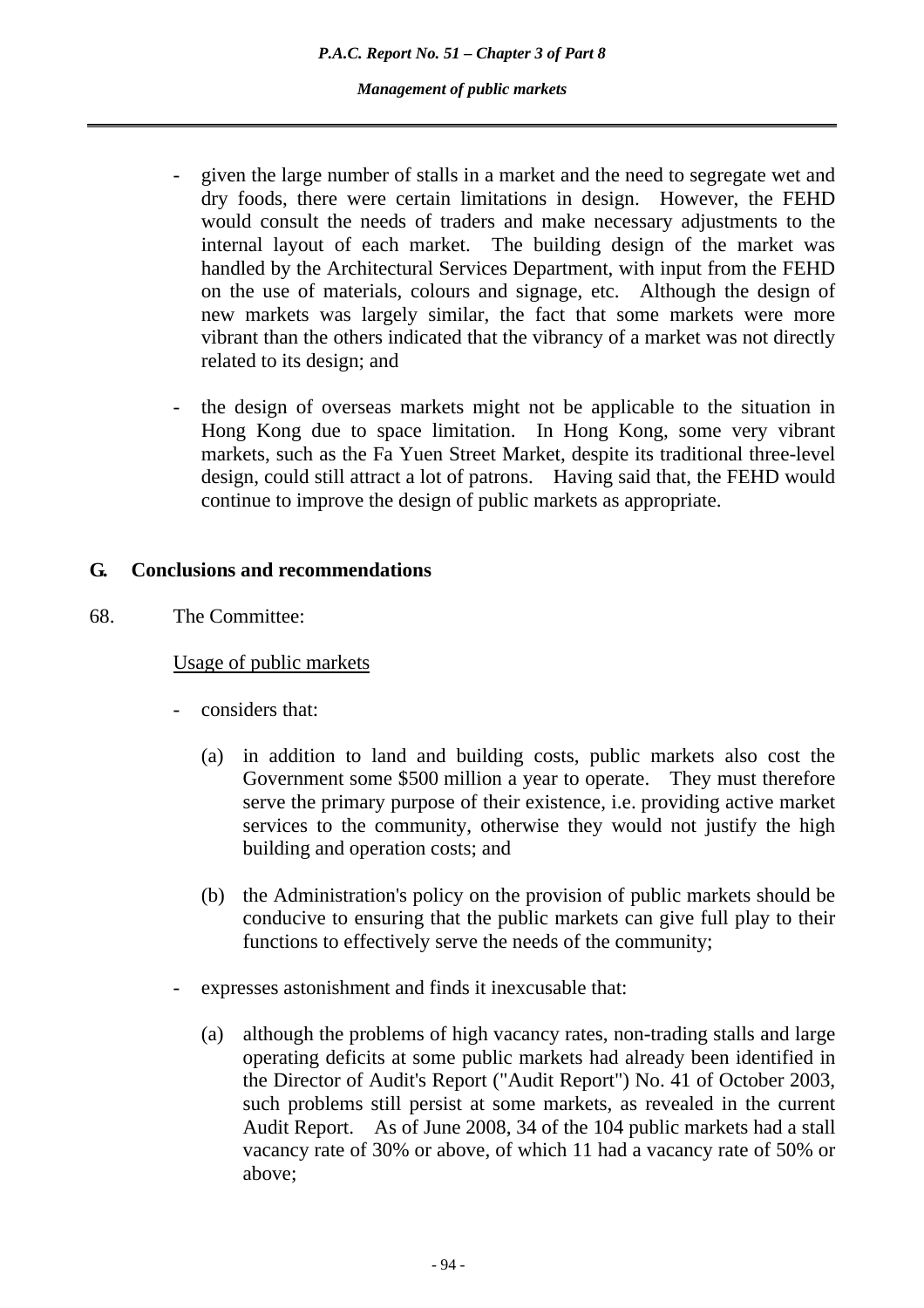- (b) despite a lapse of five years since the last audit review, the Food and Health Bureau ("FHB") and the Food and Environmental Hygiene Department ("FEHD") have made little progress in resolving the above problems. A review on the policy on provision of public markets was only completed in late 2008, resulting in delay in devising new policy objectives and strategic measures which suit present-day circumstances; and
- (c) there is a lack of clear government policy on the positioning, functions and subsidisation of public markets;
- does not accept the Secretary for Food and Health's view expressed at the public hearing on 9 December 2008 that the core question to be examined by the Administration was whether or not to charge stall tenants the Open Market Rentals ("OMR"). This reflects the narrow mindset of the Administration in focusing mainly on the financial perspective in addressing the problems in managing public markets;
- is surprised and finds it unacceptable that:
	- (a) the Administration only proposed to adopt the criteria of "consistently high vacancy rate exceeding 60%" and "big deficits" for assessing the viability of a public market, without taking into account whether a market can provide active market services to the community. These two criteria are inadequate because some less vibrant public markets, though not meeting the vacancy rate of 60%, have very low patronage and have incurred deficits; and
	- (b) the FEHD has not put in place a system for collecting usage information of individual markets, such as the number of patrons visiting the markets and the number of stalls actually providing retailing services, to assist in assessing whether a market is meeting the needs of the community;
- acknowledges that:
	- (a) the FHB and the FEHD will conduct market surveys in the first six months of 2009 to gauge the views of market patrons and stall tenants, so as to assess the viability and value of public markets in the community;
	- (b) in view of the differences in the nature and vacancy position between wet markets and cooked food markets ("CFMs"), the FEHD did not include CFMs in its public market policy review. A separate review on the provision of the CFMs will be conducted in the second half year of 2009 on completion of the review on wet markets; and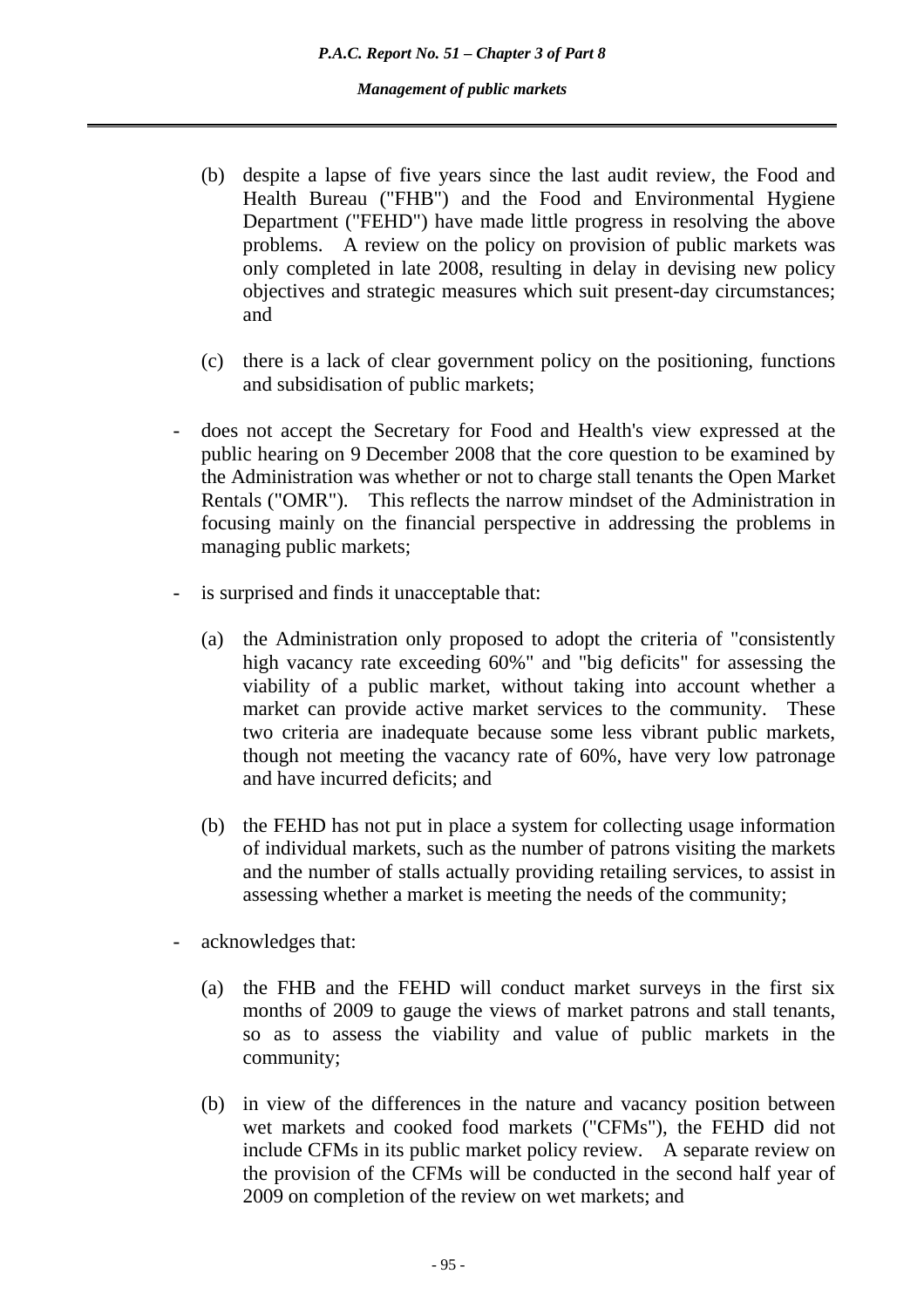- (c) the Secretary for Food and Health and the Director of Food and Environmental Hygiene have agreed to implement other audit recommendations in paragraph 2.23 of the Audit Report;
- urges the Secretary for Food and Health and the Director of Food and Environmental Hygiene to:
	- (a) take into account whether a public market is providing active market services to meet the needs of the community when assessing the viability of the market;
	- (b) seek the assistance of the Efficiency Unit where appropriate in conducting market surveys to gauge the views of market patrons and stall tenants;
	- (c) complete the market surveys by June 2009 and, having regard to the result of the surveys, formulate clear policy on the provision of public markets, including the positioning, functions and appropriate level of Government's subsidisation of the operation of public markets;
	- (d) complete the review on the provision of the CFMs within 2009 without delay;
	- (e) establish a mechanism to regularly monitor changes in the community and the business environment, e.g. changes in population size in the catchment areas and provision of public markets/market stalls in the same area, so as to make timely adjustment to avoid over-provision of market stalls; and
	- (f) proactively encourage and assist traders to introduce new types of goods and services into public markets, thereby increasing market patronage and reducing vacancy rate;

#### Market stall rentals and charges

- notes that:
	- (a) 48% of stall tenants were paying 60% or less of the OMR and some 150 stall tenants were paying rentals at only 1% to 5% of the OMR. On the other hand, 15% of stall tenants were paying full OMR; and
	- (b) concessionary rentals far below the OMR were offered to ex-licensed itinerant hawkers, who chose to continue their business in public markets, for their first tenancies. Further, the market stall rentals were reduced across-the-board by 30% in 1998 and have been frozen at the reduced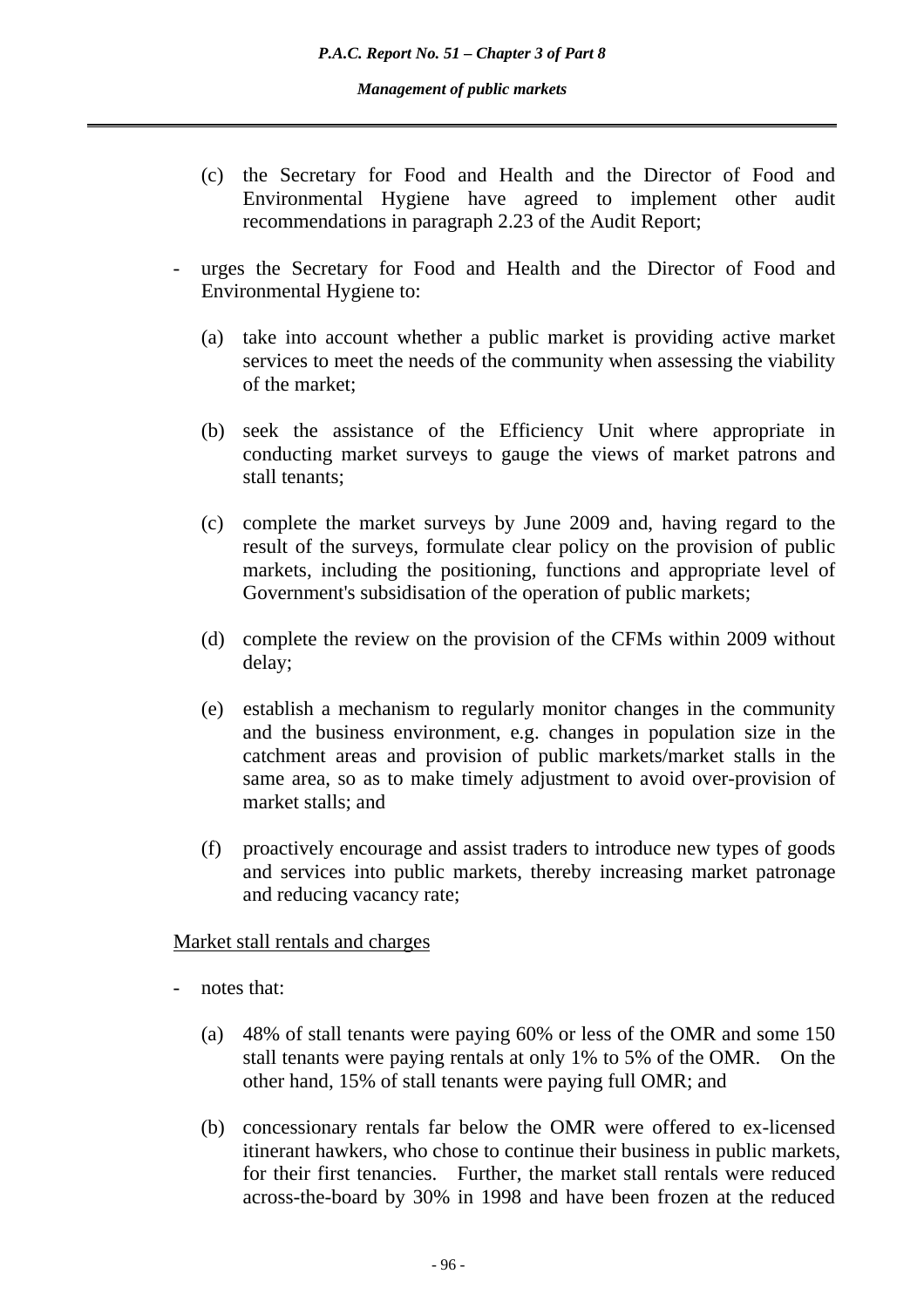level since 1999, with the current rental freeze period due to expire on 30 June 2009;

- expresses serious concern that:
	- (a) the FHB and the FEHD have not resolved the problem of rental disparity in the same market, i.e. some tenants (e.g. ex-licensed hawkers) are paying extremely low rentals whereas others renting similar stalls through open auctions are paying higher rentals;
	- (b) the disparity in rentals might have discouraged traders to rent market stalls for business;
	- (c) the low rentals in some markets might be a reason for some tenants renting the stalls for purposes other than running an active retail business (e.g. for storage and bulk sale);
	- (d) the FHB and the FEHD have not devised a suitable rental adjustment mechanism to deal with stall tenancy renewal cases after 30 June 2009 (the expiry date of the rental freeze period);
	- (e) the FEHD has simply followed the practice of the Provisional Urban Council and the Provisional Regional Council of not recovering from stall tenants the rates paid on their behalf, despite stipulation in the tenancy agreements that tenants are responsible for their rates payment; and
	- (f) the FEHD has not recovered air-conditioning cost of about \$11 million a year from stall tenants as air-conditioning charges for 27 markets have not been revised since 1999 and no charges have been levied on three markets which were retrofitted with air-conditioning systems in 2000;
- acknowledges that the Secretary for Food and Health and the Director of Food and Environmental Hygiene are reviewing the existing market rental adjustment mechanism and will present findings to the Legislative Council ("LegCo") Panel on Food Safety and Environmental Hygiene by June 2009, and urges them to expeditiously devise a suitable mechanism to deal with the problem of rental disparity and stall tenancy renewal cases;
- acknowledges that the Director of Food and Environmental Hygiene:
	- (a) will make a decision on the recovery or the waiver of rates paid for stall tenants in the past as well as the future arrangements for rates payment by the stall tenants, and report its recommendations to the LegCo by June 2009; and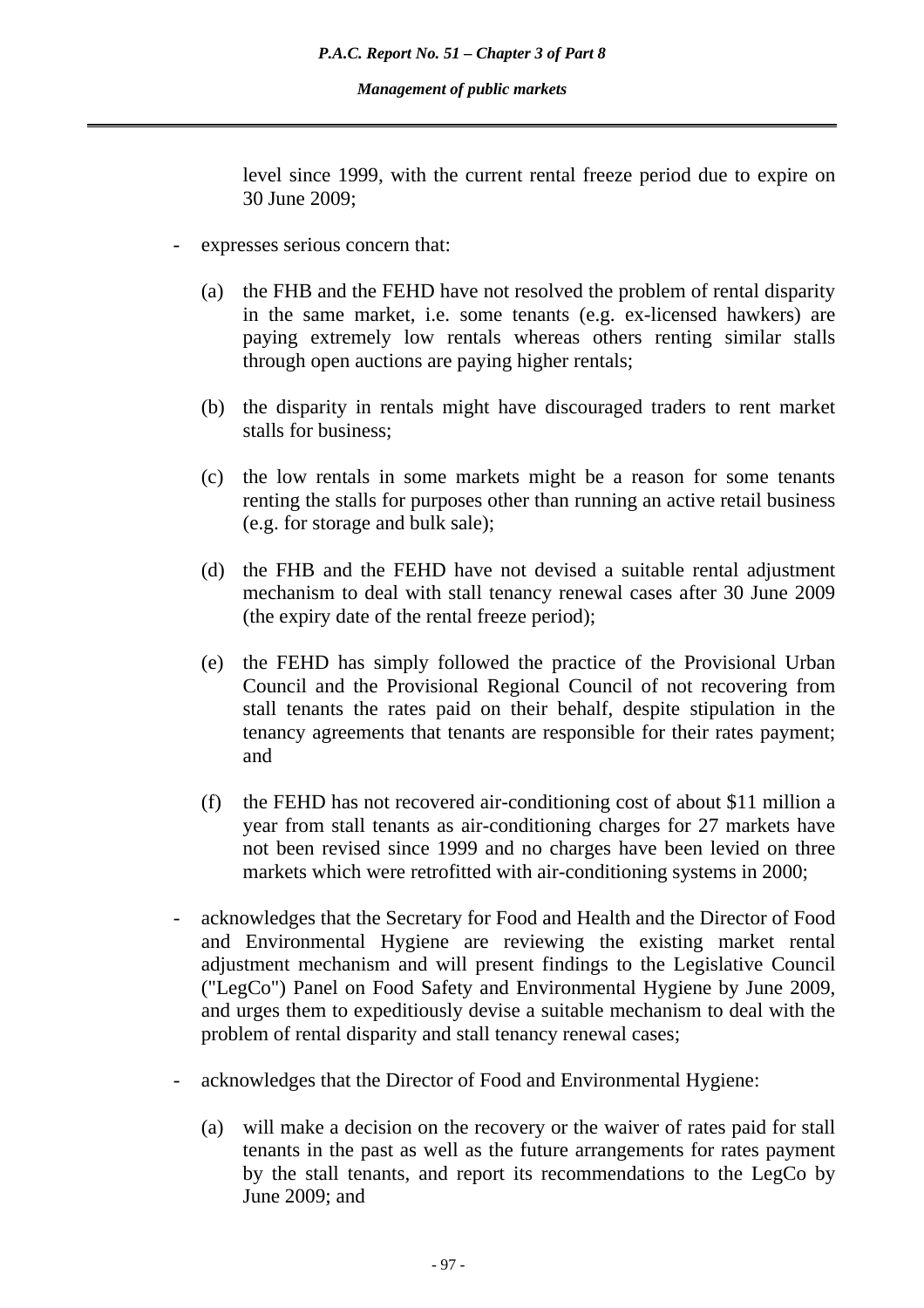- (b) has agreed to implement the audit recommendations in paragraph 3.20 of the Audit Report;
- urges the Director of Food and Environmental Hygiene to expeditiously implement the above audit recommendations;

#### Problem of stall subletting

- notes that:
	- (a) according to market stall tenancy agreement, a tenant is not allowed to sublet his stall; and
	- (b) many stalls were operated by tenants' registered assistants ("RAs") on a permanent basis in the absence of the tenants;
- does not accept:
	- (a) the existence of subletting of market stalls at public markets; and
	- (b) the Director of Food and Environmental Hygiene's view expressed at the public hearing on 11 December 2008 that as long as the tenants and their RAs kept the subletting deal to themselves, it would be difficult for the FEHD to take action. This reflects a lack of resolve on the part of the Director to tackle the problem;
- finds it unacceptable and inexcusable that the FEHD's controls over stall subletting are inadequate and lax, in that:
	- (a) the FEHD staff have failed to vigilantly follow the requirements and procedures laid down in the Operational Manual for Markets in carrying out market stall inspection and supervisory checking, or take action to detect and curb subletting, as reflected by the following:
		- (i) in recent years, the FEHD only identified three stall subletting cases which were revealed upon complaints;
		- (ii) upon detection of an unauthorised person in a stall, the stall tenant concerned was not penalised as long as he registered the person with the FEHD;
		- (iii) the FEHD's stall operator status checking procedures (relating to keeping of inspection records and inspection frequency) were not fully complied with in some markets; and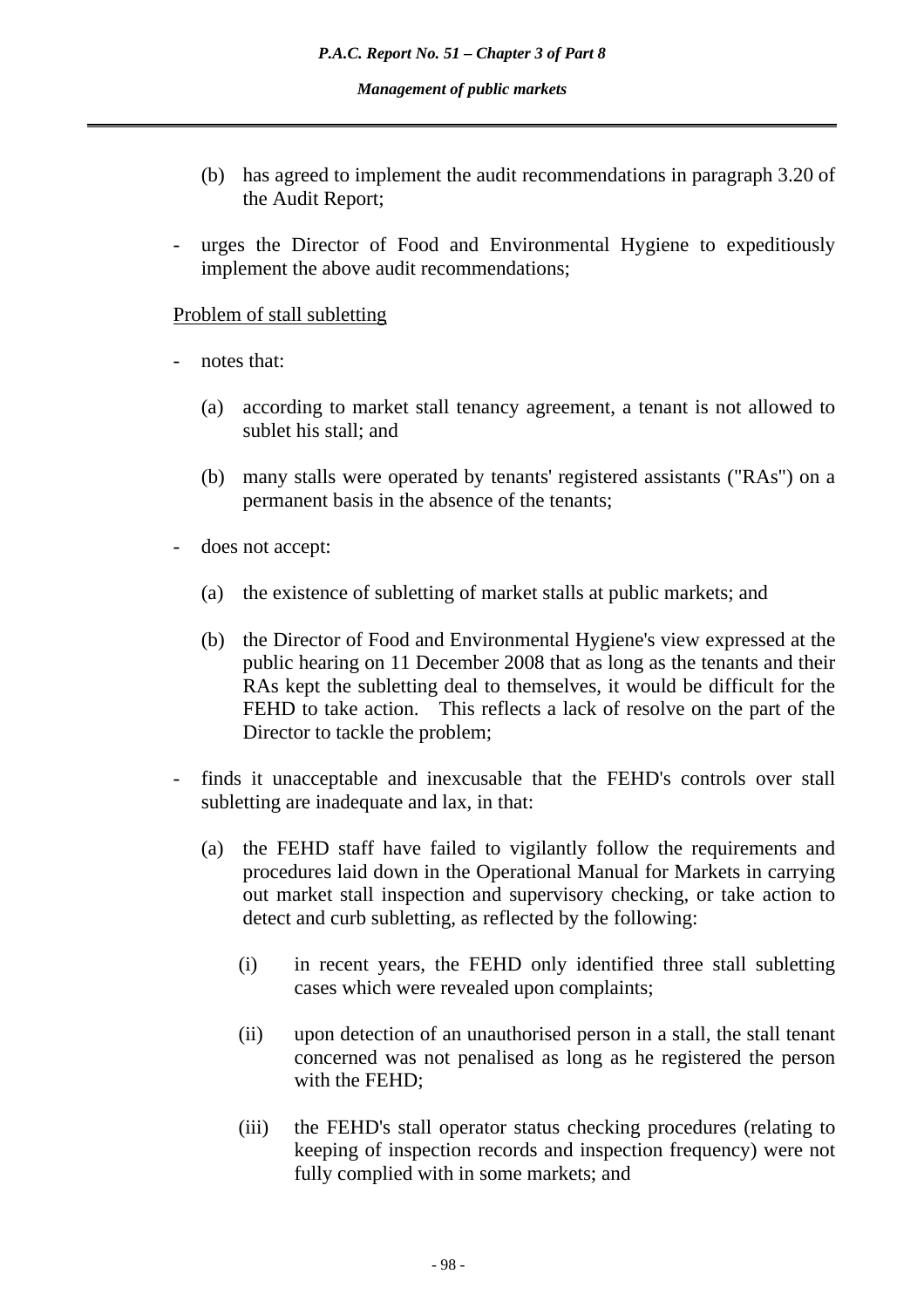- (iv) although it was a tenancy condition for a tenant to display at the stall a Notice showing his name and photograph, no such Notice was generally displayed, rendering it difficult to check the status of stall operators;
- (b) during the rental freeze period since 1999, the FEHD successively extended (instead of renewed) the old tenancies without requiring the tenants concerned to appear in person for verifying their status. As a result, for many extended tenancies, the status of stall tenants might not have been verified for years;
- (c) some tenants did not follow the Business Registration Ordinance requirement to display business registration ("BR") certificates in their stalls, and the FEHD, as the market administrator, had not reminded them to do so; and
- (d) the FEHD has not conducted a BR search to help identify whether a tenant is carrying on the market stall business as its owner. In fact, the results of BR searches conducted by the Audit Commission indicated that RAs and third parties (instead of the tenants) were the business owners of some stalls;
- acknowledges that the Director of Food and Environmental Hygiene:
	- (a) will strengthen the daily monitoring of market stalls with higher risk of subletting, collect information on high-risk cases by March 2009, and conduct further investigation into suspected cases;
	- (b) will publicise the market name and stall number of sublet stalls upon termination of their tenancy agreements, so that the consequence of subletting will be made known to the public and market stall tenants to achieve a deterrent effect;
	- (c) will arrange for renewal, instead of extension, of tenancies upon their expiry in future so that there will be an opportunity to verify the status of tenants and revise the tenancy conditions as appropriate; and
	- (d) has agreed to implement other audit recommendations in paragraph 4.14 of the Audit Report;
- urges the Director of Food and Environmental Hygiene to take effective measures to step up controls over stall subletting;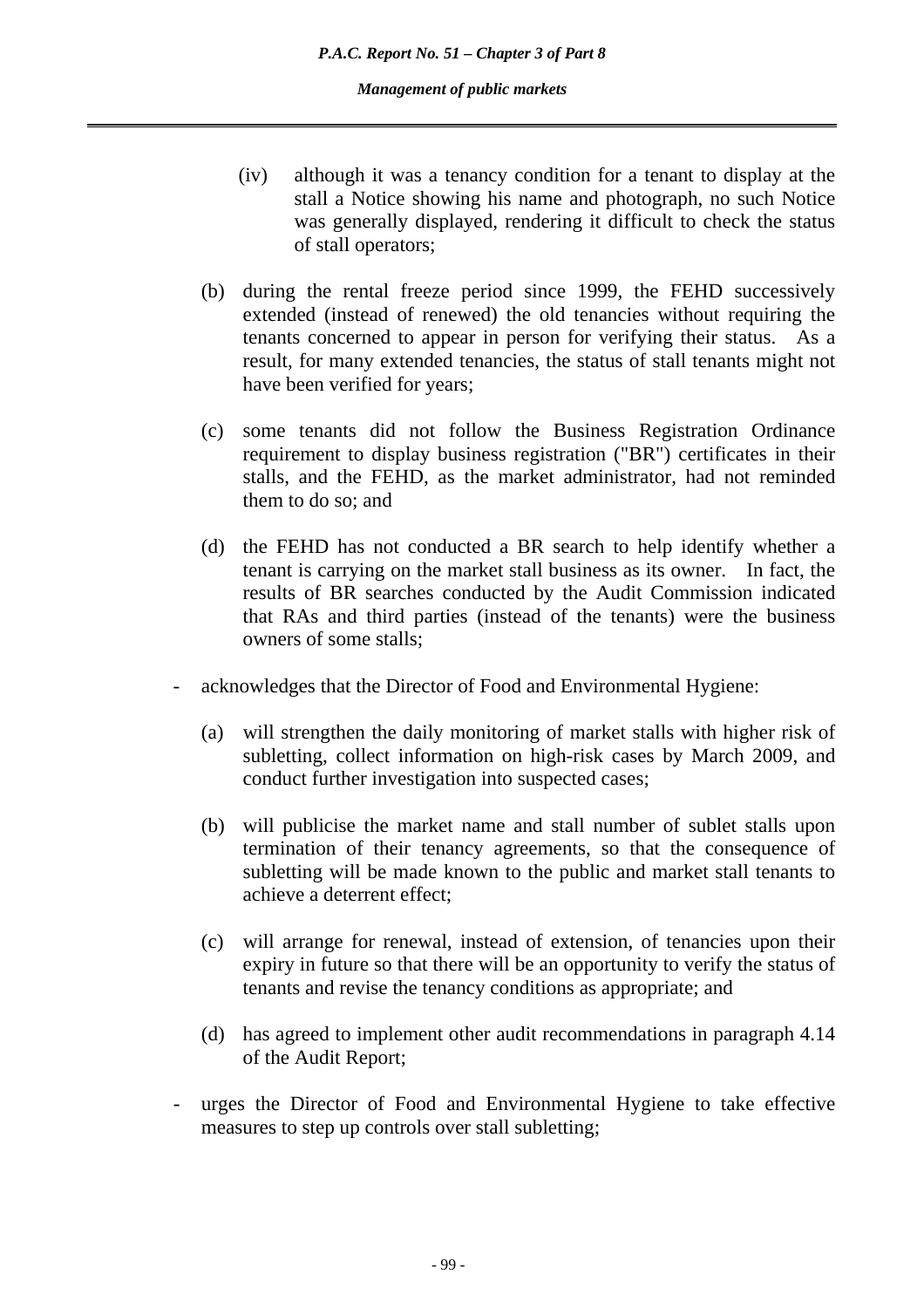### Management of a public market in Kowloon

- finds it unacceptable and inexcusable that:
	- (a) the basement of Market A, with its low patronage, was not serving as an active public market, thereby defeating the Government's original purpose of constructing Market A to serve nearby residents; and
	- (b) notwithstanding cases of non-compliance with the terms of the tenancy agreement (such as the absence of manned stalls and the use of locked up stall spaces for storage), and that Market A had been subject to daily supervision and routine inspection by the FEHD staff, there was no record of any such irregularities having been identified or any follow-up actions taken, reflecting that the FEHD staff had performed their duties in a perfunctory manner;
- expresses grave dismay and alarm that:
	- (a) the FEHD awarded Market A's management and maintenance services ("MMS") contracts to the tenants through single tendering in 2000, 2003 and 2006 instead of the normal open tendering procedures;
	- (b) the FEHD adopted single tendering of the MMS contracts mainly because it anticipated that there would be difficulty for a contractor other than the one related to the development owner to have access to the private areas of the development to carry out maintenance work. The FEHD had paid no regard to the provisions in the Deed of Mutual Covenant governing the rights and obligations of the owner/occupier of Market A in this respect; and
	- (c) despite comments by the Independent Commission Against Corruption in July 2008 that there was an apparent and direct conflict of interest as the tenants were both the sole tenants and the sole management agent of Market A, the Director of Food and Environmental Hygiene maintained that there was no apparent conflict of interest in this case;
- acknowledges that the Director of Food and Environmental Hygiene has agreed to implement the audit recommendations in paragraph 5.12 of the Audit Report, and urges the Director to follow up the audit recommendations without delay;

#### Planning of new public markets

notes that, since 1987, it had been the then Urban Council's policy that viability should be a major factor in market construction and operation, and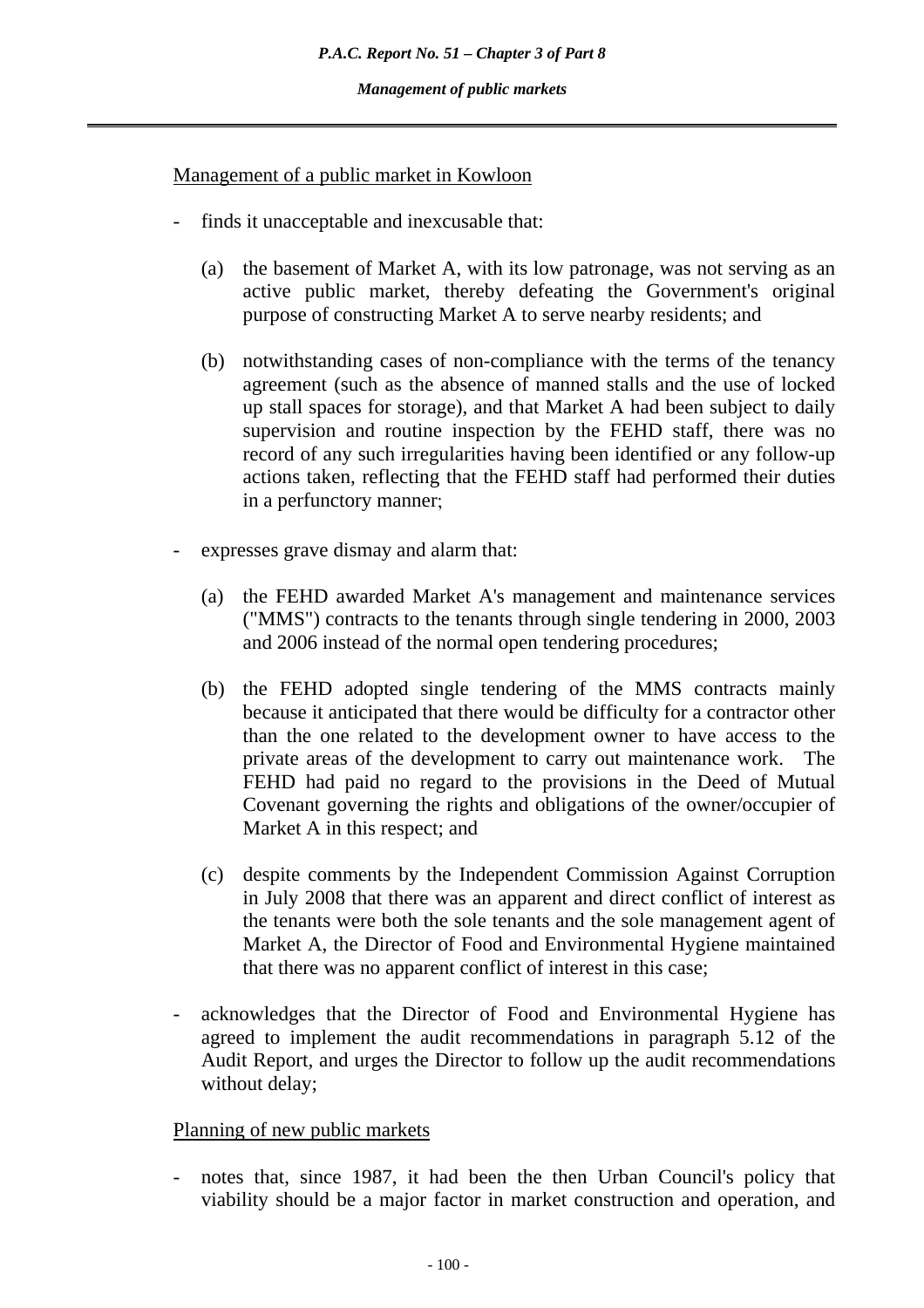public markets should be justified by establishing a distinct demand and role for them in a District Plan. However, there were no detailed guidelines on how a viability study should be conducted;

- expresses serious dismay and finds it unacceptable that the FEHD, after taking over the management responsibility for public markets in 2000, has failed to develop detailed guidelines on conducting comprehensive viability studies in planning new markets and, in planning and designing new markets, has simply followed established practices and procedures without taking into account the changing aspirations and needs of the community, as demonstrated by the following:
	- (a) in the planning of both the Tai Kok Tsui Market and the Aldrich Bay Market, the FEHD had not conducted comprehensive viability studies to ascertain whether there would be adequate demand for the two markets, taking into account factors such as demographic mix and local residents' shopping habits;
	- (b) although the Tai Kok Tsui Market was planned to resite stall tenants/licensed hawkers operating at four separate facilities, the FEHD had not sought their views about the resiting plan before seeking funding approval from the LegCo; and
	- (c) with the exception of the first four months of 2006, the Tai Kok Tsui Market had stall vacancy rates consistently above 25%, despite various market promotional activities held by the FEHD;
- acknowledges that:
	- (a) the FHB and the FEHD have proposed that future planning of new markets would be considered on a case-by-case basis, taking into account factors such as the population of the area, demographic mix, community needs, and provision of retail outlets in the vicinity;
	- (b) the FEHD will formulate internal guidelines by June 2009 on how viability study should be conducted in the planning of public markets; and
	- (c) the Director of Food and Environmental Hygiene has agreed to implement other audit recommendations in paragraph 6.21 of the Audit Report;